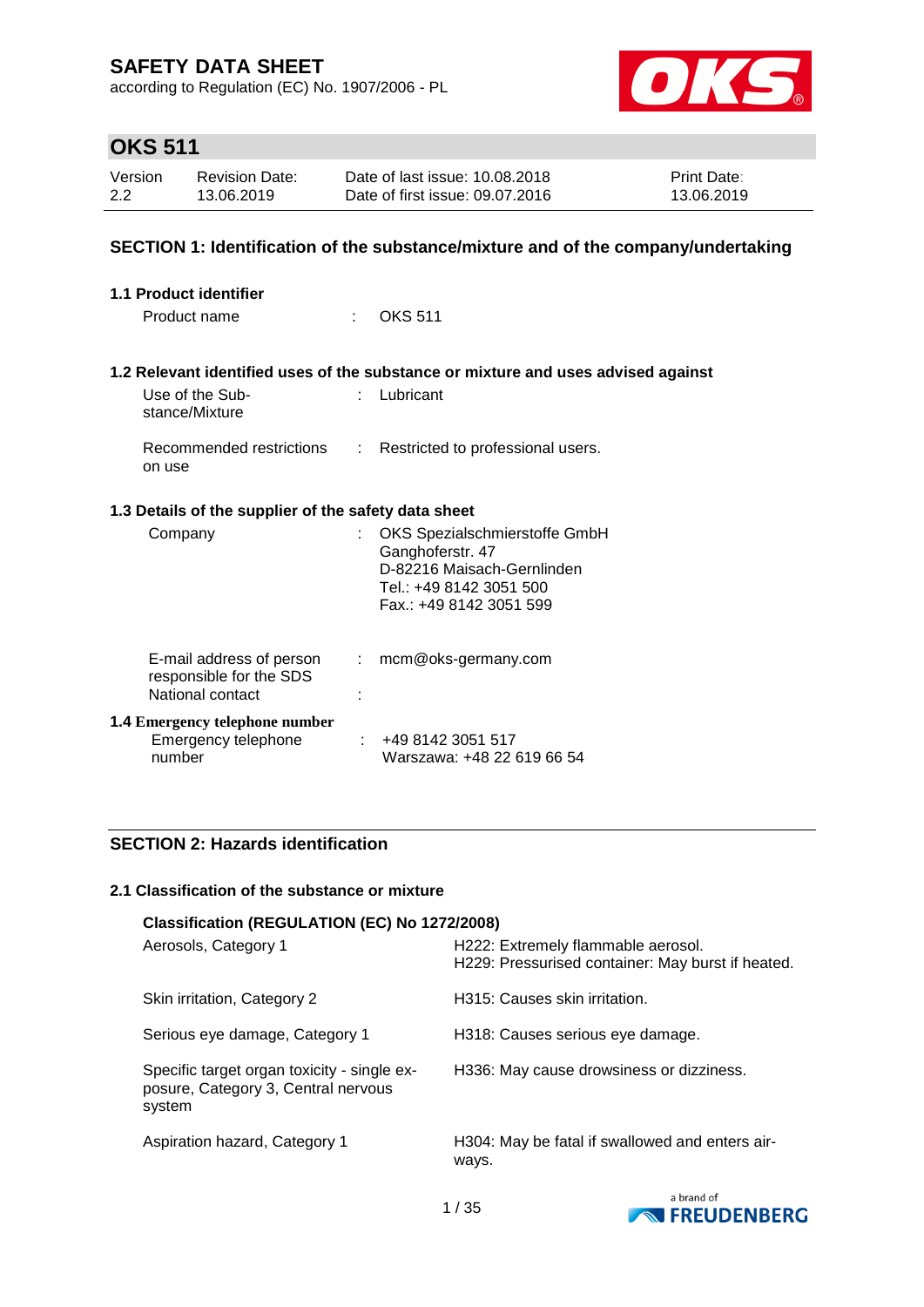according to Regulation (EC) No. 1907/2006 - PL



## **OKS 511**

| Version | <b>Revision Date:</b> | Date of last issue: 10.08.2018  | <b>Print Date:</b> |
|---------|-----------------------|---------------------------------|--------------------|
| 2.2     | 13.06.2019            | Date of first issue: 09.07.2016 | 13.06.2019         |

Long-term (chronic) aquatic hazard, Category 3

H412: Harmful to aquatic life with long lasting effects.

### **2.2 Label elements**

| Labelling (REGULATION (EC) No 1272/2008) |  |                                              |                                                                                                                                                                                       |
|------------------------------------------|--|----------------------------------------------|---------------------------------------------------------------------------------------------------------------------------------------------------------------------------------------|
| Hazard pictograms                        |  |                                              |                                                                                                                                                                                       |
| Signal word                              |  | Danger                                       |                                                                                                                                                                                       |
| <b>Hazard statements</b>                 |  | H <sub>222</sub><br>H <sub>229</sub><br>H304 | Extremely flammable aerosol.<br>Pressurised container: May burst if heated.<br>May be fatal if swallowed and enters air-<br>ways.                                                     |
|                                          |  | H315                                         | Causes skin irritation.                                                                                                                                                               |
|                                          |  | H318                                         | Causes serious eye damage.                                                                                                                                                            |
|                                          |  | H336                                         | May cause drowsiness or dizziness.                                                                                                                                                    |
|                                          |  | H412                                         | Harmful to aquatic life with long lasting ef-<br>fects.                                                                                                                               |
| Precautionary statements                 |  | <b>Prevention:</b>                           |                                                                                                                                                                                       |
|                                          |  | P210                                         | Keep away from heat, hot surfaces, sparks,<br>open flames and other ignition sources. No<br>smoking.                                                                                  |
|                                          |  | P211                                         | Do not spray on an open flame or other<br>ignition source.                                                                                                                            |
|                                          |  | P <sub>251</sub>                             | Do not pierce or burn, even after use.                                                                                                                                                |
|                                          |  | P280                                         | Wear protective gloves/ eye protection/ face<br>protection.                                                                                                                           |
|                                          |  | <b>Response:</b>                             |                                                                                                                                                                                       |
|                                          |  | $P301 + P310$                                | IF SWALLOWED: Immediately call a<br>POISON CENTER/doctor.                                                                                                                             |
|                                          |  | P305 + P351 + P338 + P310                    | IF IN EYES: Rinse cautiously<br>with water for several minutes. Remove<br>contact lenses, if present and easy to do.<br>Continue rinsing. Immediately call a<br>POISON CENTER/doctor. |
|                                          |  | P331                                         | Do NOT induce vomiting.                                                                                                                                                               |
|                                          |  | Storage:                                     |                                                                                                                                                                                       |
|                                          |  | $P410 + P412$                                | Protect from sunlight. Do not expose to<br>temperatures exceeding 50 °C/ 122 °F.                                                                                                      |

Hazardous components which must be listed on the label:

Naphtha (petroleum), hydrotreated light; Low boiling point hydrogen treated naphtha butan-1-ol

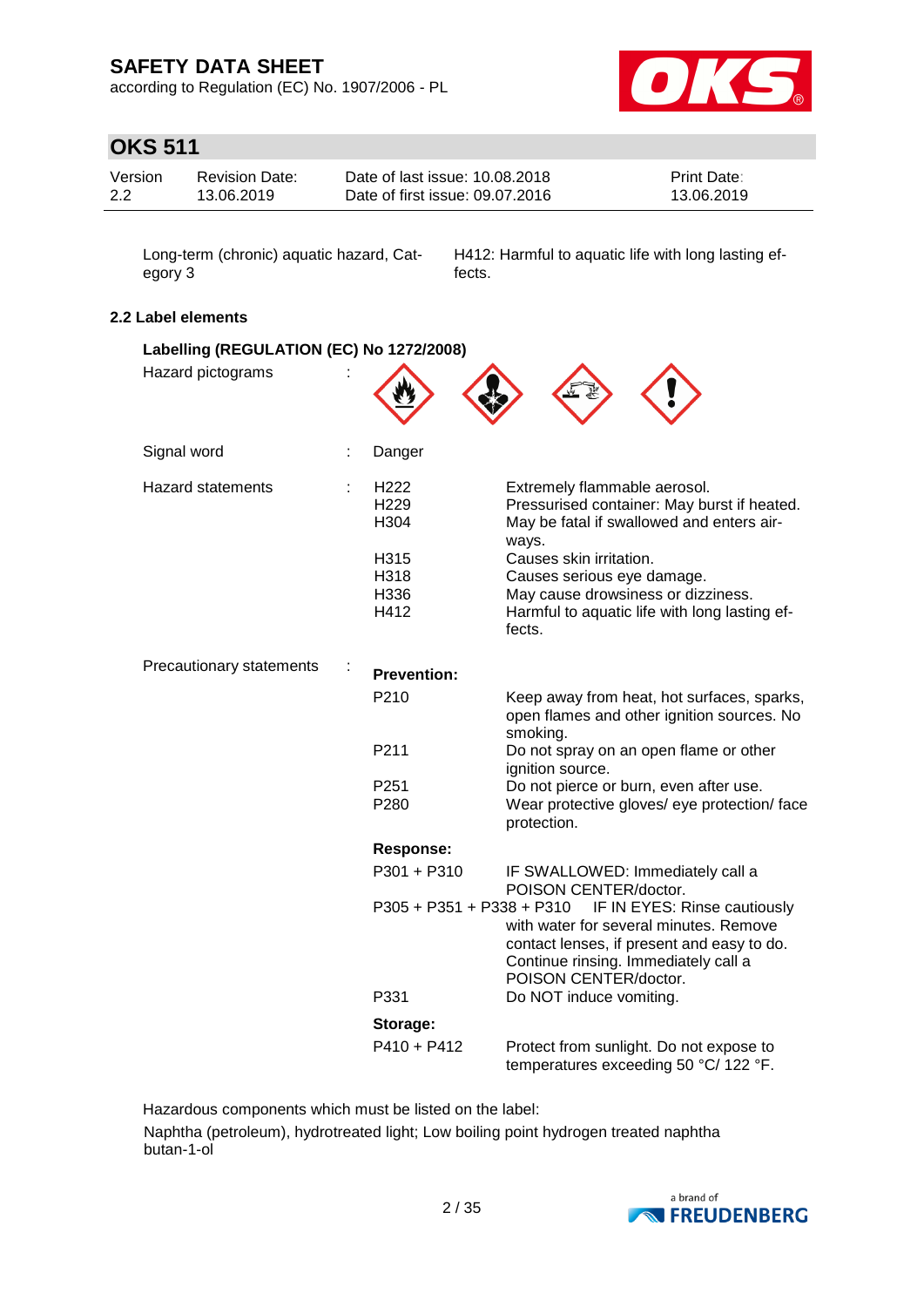according to Regulation (EC) No. 1907/2006 - PL



## **OKS 511**

| Version | <b>Revision Date:</b> | Date of last issue: 10.08.2018  | <b>Print Date:</b> |
|---------|-----------------------|---------------------------------|--------------------|
| 2.2     | 13.06.2019            | Date of first issue: 09.07.2016 | 13.06.2019         |

#### **2.3 Other hazards**

This substance/mixture contains no components considered to be either persistent, bioaccumulative and toxic (PBT), or very persistent and very bioaccumulative (vPvB) at levels of 0.1% or higher.

### **SECTION 3: Composition/information on ingredients**

#### **3.2 Mixtures**

Chemical nature : Active substance with propellant Solvent Silicone resin graphite Molybdenum disulfide

#### **Hazardous components**

| Chemical name                                                                                       | CAS-No.<br>EC-No.<br>Index-No.<br>Registration number                      | Classification                                                                                                                                                                   | Concentration<br>limits<br>M-Factor<br><b>Notes</b> | Concentration<br>(% w/w) |
|-----------------------------------------------------------------------------------------------------|----------------------------------------------------------------------------|----------------------------------------------------------------------------------------------------------------------------------------------------------------------------------|-----------------------------------------------------|--------------------------|
| Naphtha (petroleum),<br>hydrotreated light;<br>Low boiling point hy-<br>drogen treated naph-<br>tha | 64742-49-0<br>265-151-9<br>649-328-00-1                                    | Flam. Lig.2; H225<br>Skin Irrit.2; H315<br>STOT SE3; H336<br>Asp. Tox.1; H304<br>Aquatic Chronic2;<br>H411                                                                       | Note P                                              | $>= 10 - 20$             |
| isobutane                                                                                           | 75-28-5<br>200-857-2<br>601-004-00-0<br>01-2119485395-27-<br><b>XXXX</b>   | Flam. Gas1; H220<br>Press. GasCompr.<br>Gas; H280                                                                                                                                | Note U (table<br>3.1), Note C                       | $>= 10 - 20$             |
| Hydrocarbons, C9-<br>C10, n-alkanes, isoal-<br>kanes, cyclics, <2%<br>aromatics                     | Not Assigned<br>927-241-2<br>01-2119471843-32-<br><b>XXXX</b>              | Flam. Liq.3; H226<br>Asp. Tox.1; H304<br>Aquatic Chronic3;<br>H412                                                                                                               |                                                     | $>= 2.5 - < 10$          |
| xylene                                                                                              | 1330-20-7<br>215-535-7<br>601-022-00-9<br>01-2119488216-32-<br><b>XXXX</b> | Flam. Liq.3; H226<br>Acute Tox.4; H332<br>Acute Tox.4; H312<br>Skin Irrit.2; H315<br>Eye Irrit.2; H319<br>STOT SE3; H335<br>STOT RE2; H373<br>STOT RE2; H373<br>Asp. Tox.1; H304 | Note C                                              | $>= 1 - 10$              |
| ethylbenzene                                                                                        | $100 - 41 - 4$<br>202-849-4                                                | Flam. Liq.2; H225<br>Acute Tox.4; H332                                                                                                                                           |                                                     | $>= 1 - 2.5$             |

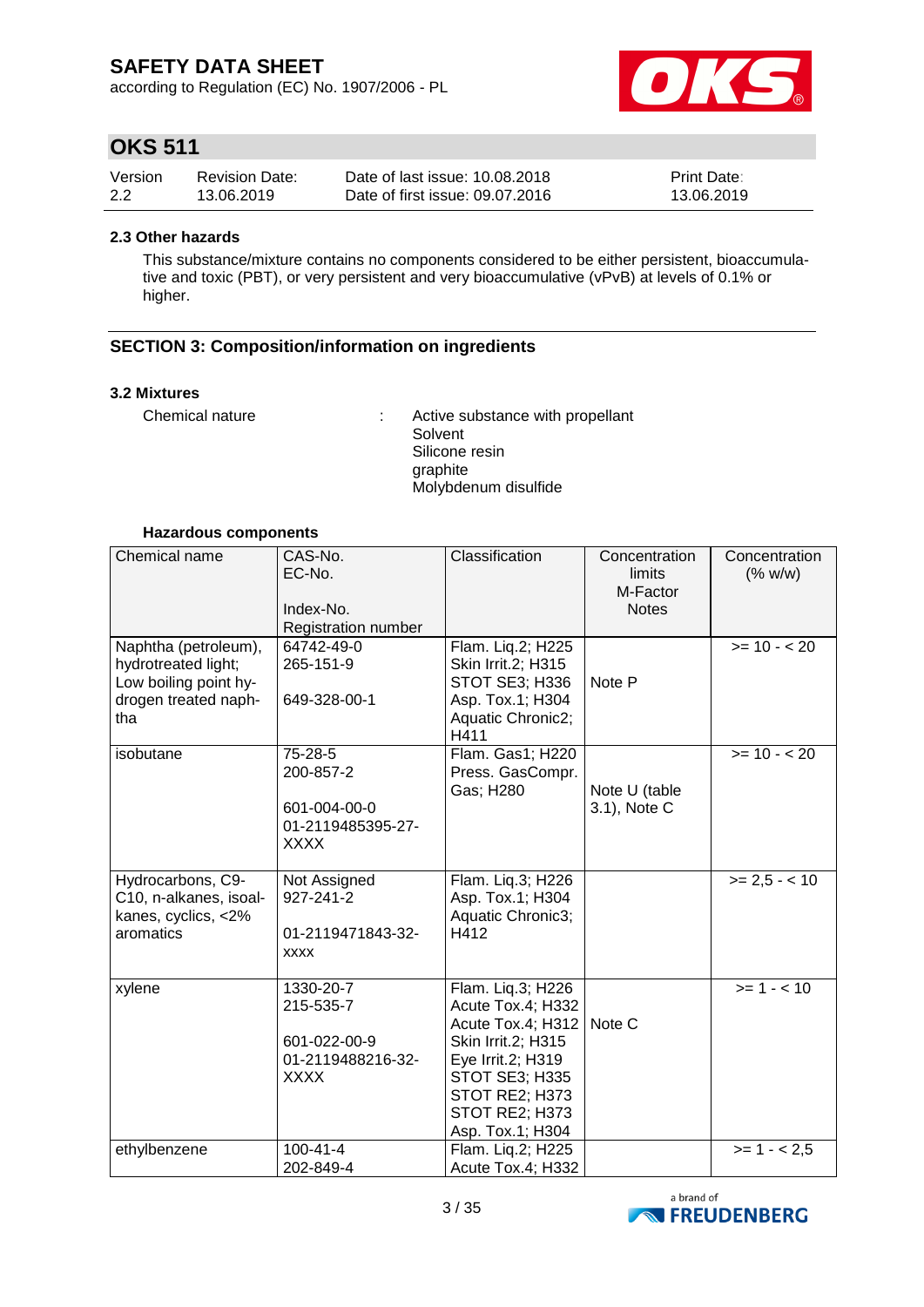according to Regulation (EC) No. 1907/2006 - PL



## **OKS 511**

| Version<br>2.2             | <b>Revision Date:</b><br>13.06.2019 |                                                                                | Date of last issue: 10.08.2018<br>Date of first issue: 09.07.2016                                                   | Print Date:<br>13.06.2019     |                |
|----------------------------|-------------------------------------|--------------------------------------------------------------------------------|---------------------------------------------------------------------------------------------------------------------|-------------------------------|----------------|
|                            |                                     | 601-023-00-4<br>01-2119489370-35-<br><b>XXXX</b>                               | STOT RE2; H373<br>Asp. Tox.1; H304<br>Aquatic Chronic3;<br>H412                                                     |                               |                |
| butan-1-ol                 |                                     | $71 - 36 - 3$<br>200-751-6<br>603-004-00-6<br>01-2119484630-38-<br><b>XXXX</b> | Flam. Liq.3; H226<br>Acute Tox.4; H302<br>Skin Irrit.2; H315<br>Eye Dam.1; H318<br>STOT SE3; H336<br>STOT SE3; H335 |                               | $>= 1 - 3$     |
|                            |                                     | Substances with a workplace exposure limit :                                   |                                                                                                                     |                               |                |
| butane                     |                                     | 106-97-8<br>203-448-7<br>601-004-00-0                                          | Flam. Gas1; H220<br>Press. GasCompr.<br>Gas; H280                                                                   | Note U (table<br>3.1), Note C | $>= 20 - < 30$ |
| propane                    |                                     | 74-98-6<br>200-827-9<br>601-003-00-5<br>01-2119486944-21-<br><b>XXXX</b>       | Flam. Gas1; H220<br>Press. GasCompr.<br>Gas; H280                                                                   | Note U (table<br>3.1)         | $>= 10 - 20$   |
| molybdenum disul-<br>phide |                                     | 1317-33-5<br>215-263-9                                                         |                                                                                                                     |                               | $>= 1 - 10$    |
| n-butyl acetate            |                                     | 123-86-4<br>204-658-1<br>607-025-00-1<br>01-2119485493-29-<br><b>XXXX</b>      | Flam. Liq.3; H226<br>STOT SE3; H336                                                                                 |                               | $>= 1 - 10$    |
| Graphite                   |                                     | 7782-42-5<br>231-955-3                                                         |                                                                                                                     |                               | $>= 1 - 10$    |

For explanation of abbreviations see section 16.

### **SECTION 4: First aid measures**

### **4.1 Description of first aid measures**

If inhaled  $\blacksquare$ : Call a physician or poison control centre immediately. Remove person to fresh air. If signs/symptoms continue, get

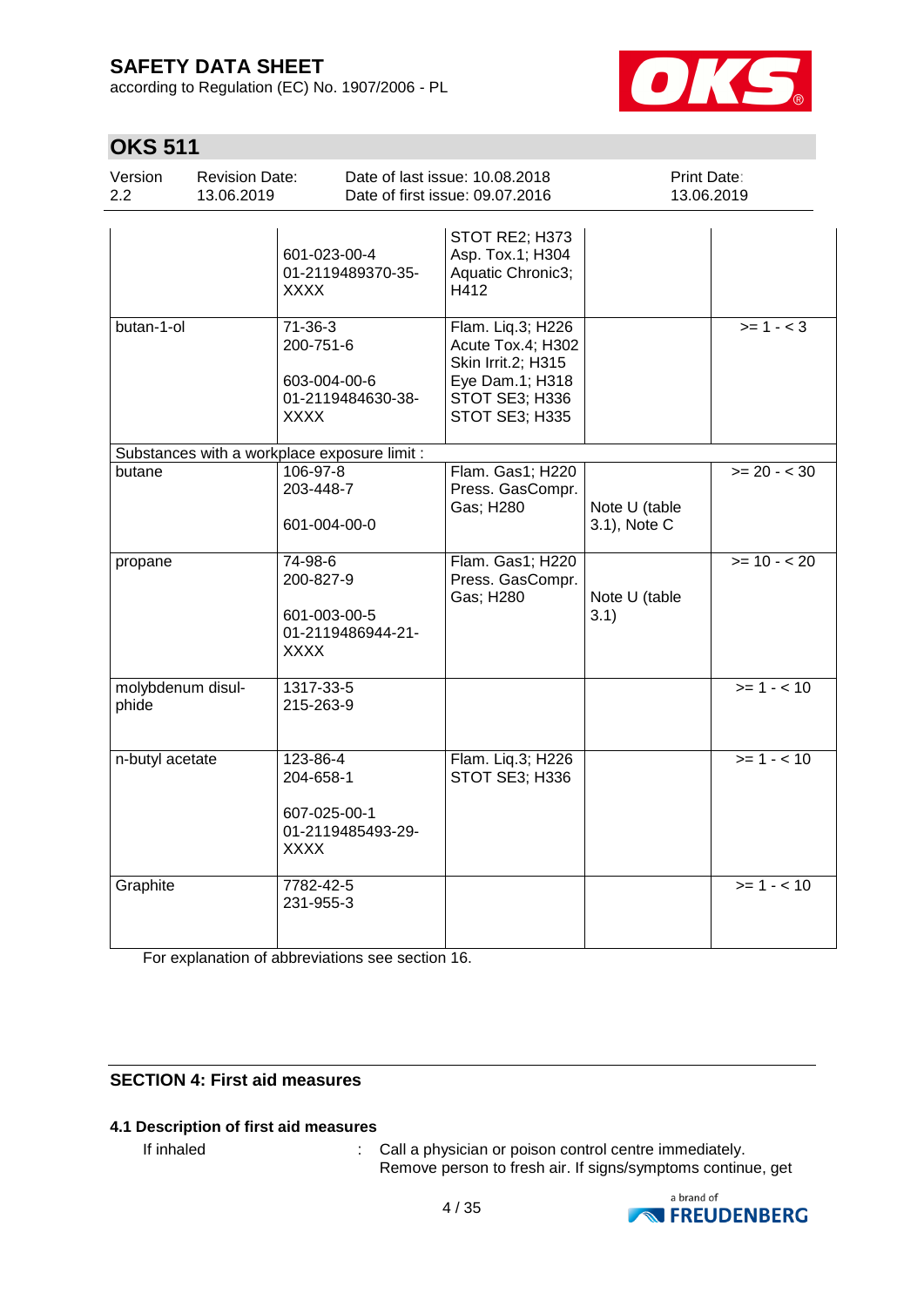according to Regulation (EC) No. 1907/2006 - PL



## **OKS 511**

| Version<br>2.2 |              | <b>Revision Date:</b><br>13.06.2019 | Date of last issue: 10.08.2018<br>Date of first issue: 09.07.2016                                                                                                                                                                                              | Print Date:<br>13.06.2019 |
|----------------|--------------|-------------------------------------|----------------------------------------------------------------------------------------------------------------------------------------------------------------------------------------------------------------------------------------------------------------|---------------------------|
|                |              |                                     | medical attention.<br>Keep patient warm and at rest.<br>If unconscious, place in recovery position and seek medical<br>advice.<br>Keep respiratory tract clear.<br>If breathing is irregular or stopped, administer artificial respira-<br>tion.               |                           |
|                |              | In case of skin contact             | Take off all contaminated clothing immediately.<br>Wash off immediately with soap and plenty of water.<br>Get medical attention immediately if irritation develops and<br>persists.<br>Wash clothing before reuse.<br>Thoroughly clean shoes before reuse.     |                           |
|                |              | In case of eye contact              | Rinse immediately with plenty of water, also under the eyelids,<br>for at least 10 minutes.<br>Get medical attention immediately.                                                                                                                              |                           |
|                | If swallowed |                                     | Move the victim to fresh air.<br>If accidentally swallowed obtain immediate medical attention.<br>Keep respiratory tract clear.<br>Do NOT induce vomiting.<br>Rinse mouth with water.<br>Aspiration hazard if swallowed - can enter lungs and cause<br>damage. |                           |
|                |              |                                     | 4.2 Most important symptoms and effects, both acute and delayed                                                                                                                                                                                                |                           |
|                | Symptoms     |                                     | Inhalation may provoke the following symptoms:<br>Unconsciousness<br><b>Dizziness</b><br><b>Drowsiness</b><br>Headache<br>Nausea<br><b>Tiredness</b><br>Skin contact may provoke the following symptoms:<br>Erythema                                           |                           |
|                |              |                                     | Aspiration may cause pulmonary oedema and pneumonitis.                                                                                                                                                                                                         |                           |
|                | <b>Risks</b> |                                     | Central nervous system depression<br>Risk of product entering the lungs on vomiting after ingestion.<br>Health injuries may be delayed.<br>Causes skin irritation.                                                                                             |                           |

### **4.3 Indication of any immediate medical attention and special treatment needed**

Treatment : Treat symptomatically.

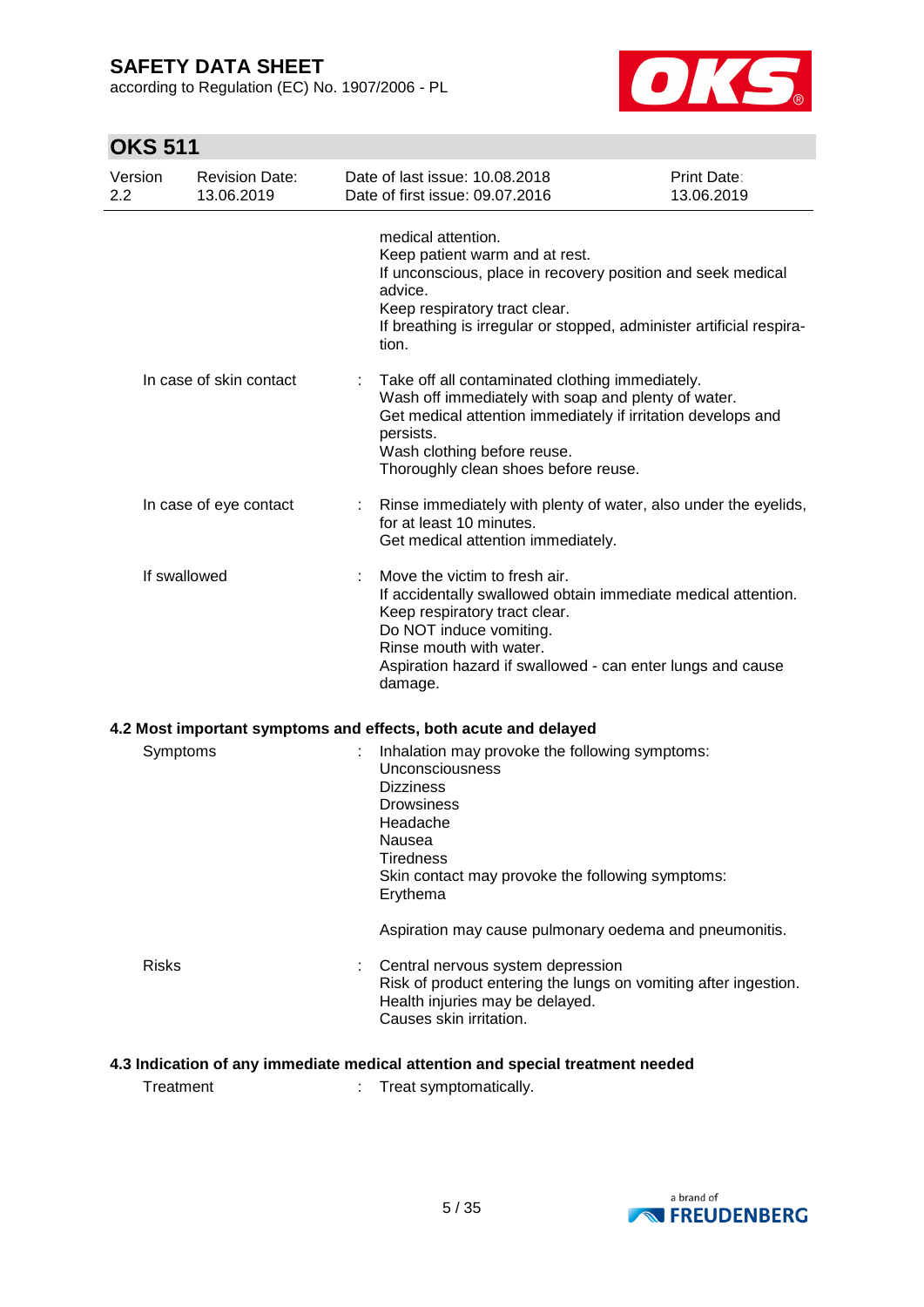according to Regulation (EC) No. 1907/2006 - PL



## **OKS 511**

| Version | <b>Revision Date:</b> | Date of last issue: 10.08.2018  | <b>Print Date:</b> |
|---------|-----------------------|---------------------------------|--------------------|
| 2.2     | 13.06.2019            | Date of first issue: 09.07.2016 | 13.06.2019         |

### **SECTION 5: Firefighting measures**

#### **5.1 Extinguishing media**

Suitable extinguishing media : ABC powder

Unsuitable extinguishing : High volume water jet media

#### **5.2 Special hazards arising from the substance or mixture**

| Specific hazards during fire-<br>fighting          | Fire may cause evolution of:<br>Carbon oxides                                                                                                                                                                        |
|----------------------------------------------------|----------------------------------------------------------------------------------------------------------------------------------------------------------------------------------------------------------------------|
|                                                    | Metal oxides<br>Sulphur oxides                                                                                                                                                                                       |
|                                                    | Fire Hazard<br>Do not let product enter drains.<br>Contains gas under pressure; may explode if heated.<br>Beware of vapours accumulating to form explosive concentra-<br>tions. Vapours can accumulate in low areas. |
| 5.3 Advice for firefighters                        |                                                                                                                                                                                                                      |
| Special protective equipment :<br>for firefighters | In the event of fire, wear self-contained breathing apparatus.<br>Use personal protective equipment. Exposure to decomposi-<br>tion products may be a hazard to health.                                              |

| Further information | : Standard procedure for chemical fires.<br>Collect contaminated fire extinguishing water separately. This<br>must not be discharged into drains.<br>Cool containers/tanks with water spray. |
|---------------------|----------------------------------------------------------------------------------------------------------------------------------------------------------------------------------------------|
|---------------------|----------------------------------------------------------------------------------------------------------------------------------------------------------------------------------------------|

### **SECTION 6: Accidental release measures**

#### **6.1 Personal precautions, protective equipment and emergency procedures**

| Personal precautions | Evacuate personnel to safe areas.<br>Ensure adequate ventilation.<br>Remove all sources of ignition.                                               |
|----------------------|----------------------------------------------------------------------------------------------------------------------------------------------------|
|                      | Do not breathe vapours or spray mist.<br>Do not breathe dust/fume/gas/mist/vapours/spray.                                                          |
|                      | Refer to protective measures listed in sections 7 and 8.<br>Only qualified personnel equipped with suitable protective<br>equipment may intervene. |

### **6.2 Environmental precautions**

| Environmental precautions | : Do not allow contact with soil, surface or ground water.<br>Prevent further leakage or spillage if safe to do so. |
|---------------------------|---------------------------------------------------------------------------------------------------------------------|
|                           | If the product contaminates rivers and lakes or drains inform<br>respective authorities.                            |

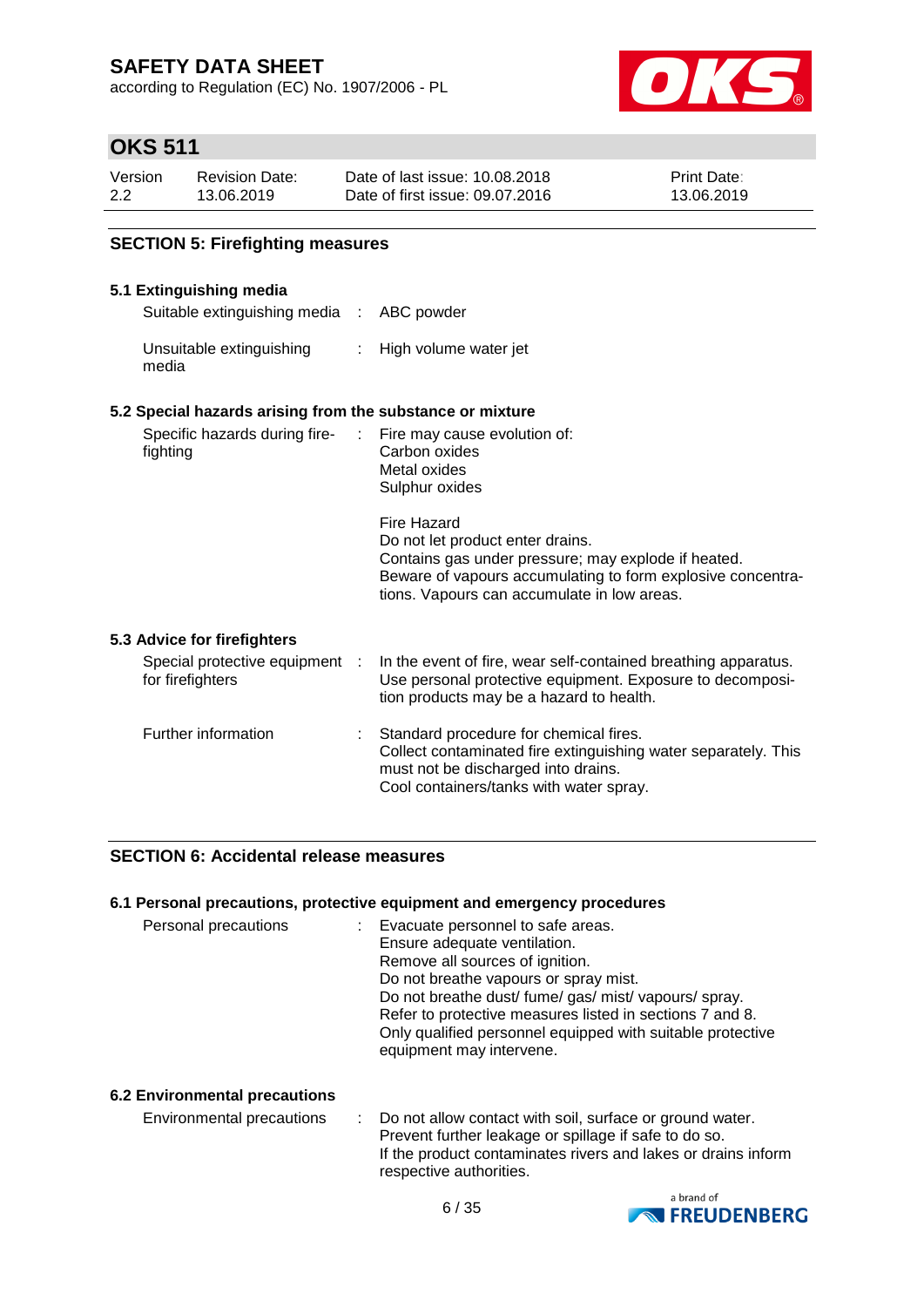according to Regulation (EC) No. 1907/2006 - PL



## **OKS 511**

| Version | <b>Revision Date:</b> | Date of last issue: 10.08.2018  | <b>Print Date:</b> |
|---------|-----------------------|---------------------------------|--------------------|
| 2.2     | 13.06.2019            | Date of first issue: 09.07.2016 | 13.06.2019         |

### **6.3 Methods and material for containment and cleaning up**

| Methods for cleaning up |  | : Contain spillage, and then collect with non-combustible ab-<br>sorbent material, (e.g. sand, earth, diatomaceous earth, ver-<br>miculite) and place in container for disposal according to local<br>/ national regulations (see section 13).<br>Keep in suitable, closed containers for disposal.<br>Non-sparking tools should be used. |
|-------------------------|--|-------------------------------------------------------------------------------------------------------------------------------------------------------------------------------------------------------------------------------------------------------------------------------------------------------------------------------------------|
|-------------------------|--|-------------------------------------------------------------------------------------------------------------------------------------------------------------------------------------------------------------------------------------------------------------------------------------------------------------------------------------------|

#### **6.4 Reference to other sections**

For personal protection see section 8.

### **SECTION 7: Handling and storage**

|                  | In case of insufficient ventilation, wear suitable respiratory<br>equipment.<br>Avoid exposure - obtain special instructions before use.<br>Avoid contact with skin and eyes.<br>For personal protection see section 8.<br>Keep away from fire, sparks and heated surfaces.<br>Smoking, eating and drinking should be prohibited in the ap-<br>plication area.<br>Wash hands and face before breaks and immediately after<br>handling the product.<br>Do not get in eyes or mouth or on skin.<br>Do not get on skin or clothing.<br>Do not ingest.<br>Do not use sparking tools.<br>These safety instructions also apply to empty packaging which<br>may still contain product residues.<br>Pressurized container: protect from sunlight and do not ex-<br>pose to temperatures exceeding 50 °C. Do not pierce or burn,<br>even after use. |
|------------------|--------------------------------------------------------------------------------------------------------------------------------------------------------------------------------------------------------------------------------------------------------------------------------------------------------------------------------------------------------------------------------------------------------------------------------------------------------------------------------------------------------------------------------------------------------------------------------------------------------------------------------------------------------------------------------------------------------------------------------------------------------------------------------------------------------------------------------------------|
| Hygiene measures | Wash face, hands and any exposed skin thoroughly after<br>t<br>handling.                                                                                                                                                                                                                                                                                                                                                                                                                                                                                                                                                                                                                                                                                                                                                                   |

#### Requirements for storage areas and containers : BEWARE: Aerosol is pressurized. Keep away from direct sun exposure and temperatures over 50 °C. Do not open by force or throw into fire even after use. Do not spray on flames or red-hot objects. Store in accordance with the particular national regulations.

#### **7.3 Specific end use(s)**

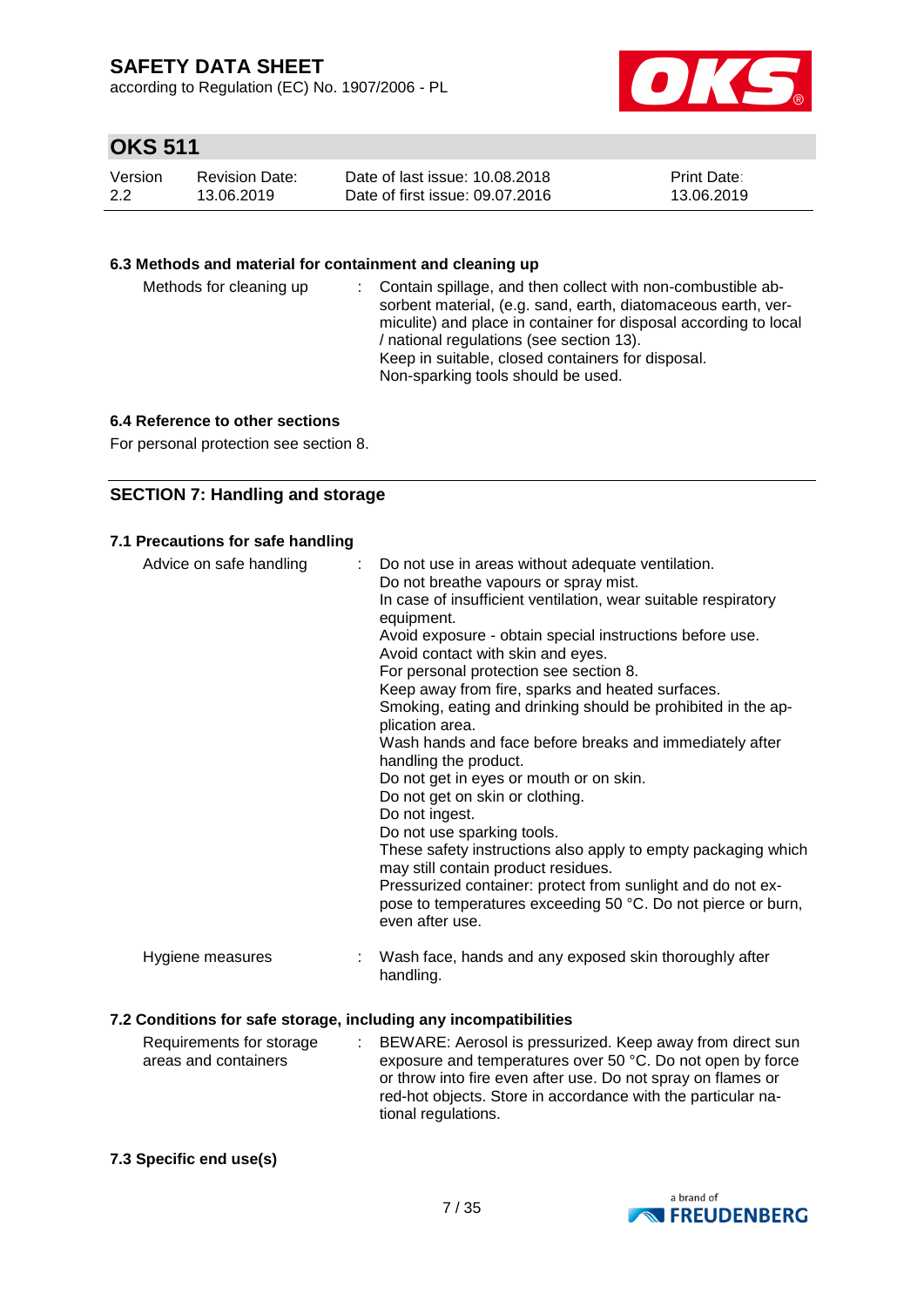according to Regulation (EC) No. 1907/2006 - PL



## **OKS 511**

| Version | <b>Revision Date:</b> | Date of last issue: 10.08.2018                      | <b>Print Date:</b> |
|---------|-----------------------|-----------------------------------------------------|--------------------|
| 2.2     | 13.06.2019            | Date of first issue: 09.07.2016                     | 13.06.2019         |
|         | Specific use(s)       | : Specific instructions for handling, not required. |                    |

### **SECTION 8: Exposure controls/personal protection**

### **8.1 Control parameters**

### **Occupational Exposure Limits**

| Components                 | CAS-No.        | Value type (Form<br>of exposure) | Control parameters                                                            | <b>Basis</b>                 |
|----------------------------|----------------|----------------------------------|-------------------------------------------------------------------------------|------------------------------|
| butane                     | 106-97-8       | <b>NDS</b>                       | 1.900 mg/m3                                                                   | PL OEL<br>$(2018-07-07)$     |
|                            |                | <b>NDSch</b>                     | $3.000$ mg/m $3$                                                              | PL OEL<br>$(2018 - 07 - 07)$ |
| propane                    | 74-98-6        | <b>NDS</b>                       | 1.800 mg/m3                                                                   | PL OEL<br>$(2018-07-07)$     |
| molybdenum di-<br>sulphide | 1317-33-5      | <b>NDS</b>                       | $4$ mg/m $3$<br>(Molybdenum)                                                  | PL OEL<br>$(2018-07-07)$     |
|                            |                | <b>NDSch</b>                     | $10$ mg/m $3$<br>(Molybdenum)                                                 | PL OEL<br>$(2018-07-07)$     |
| n-butyl acetate            | 123-86-4       | <b>NDS</b>                       | 240 mg/m3                                                                     | PL OEL<br>$(2018-07-07)$     |
|                            |                | <b>NDSch</b>                     | 720 mg/m3                                                                     | PL OEL<br>$(2018 - 07 - 07)$ |
| xylene                     | 1330-20-7      | <b>TWA</b>                       | 50 ppm<br>221 mg/m3                                                           | 2000/39/EC<br>$(2000-06-16)$ |
| <b>Further information</b> |                |                                  | Identifies the possibility of significant uptake through the skin, Indicative |                              |
|                            |                | <b>STEL</b>                      | $100$ ppm<br>442 mg/m3                                                        | 2000/39/EC<br>$(2000-06-16)$ |
| Further information        |                |                                  | Identifies the possibility of significant uptake through the skin, Indicative |                              |
|                            |                | <b>NDS</b>                       | $100$ mg/m3                                                                   | PL OEL<br>$(2018-07-07)$     |
| Further information        | Skin           |                                  |                                                                               |                              |
|                            |                | <b>NDSch</b>                     | 200 mg/m3                                                                     | PL OEL<br>$(2018-07-07)$     |
| Further information        | <b>Skin</b>    |                                  |                                                                               |                              |
| ethylbenzene               | $100 - 41 - 4$ | <b>TWA</b>                       | 100 ppm<br>442 mg/m3                                                          | 2000/39/EC<br>$(2000-06-16)$ |
| Further information        |                |                                  | Identifies the possibility of significant uptake through the skin, Indicative |                              |
|                            |                | <b>STEL</b>                      | $200$ ppm<br>884 mg/m3                                                        | 2000/39/EC<br>$(2000-06-16)$ |
| Further information        |                |                                  | Identifies the possibility of significant uptake through the skin, Indicative |                              |
|                            |                | <b>NDS</b>                       | $200$ mg/m3                                                                   | PL OEL<br>$(2018 - 07 - 07)$ |
| Further information        | <b>Skin</b>    |                                  |                                                                               |                              |
|                            |                | <b>NDSch</b>                     | 400 mg/m3                                                                     | PL OEL<br>$(2018-07-07)$     |
| Further information        | Skin           |                                  |                                                                               |                              |
| butan-1-ol                 | $71-36-3$      | <b>NDS</b>                       | 50 mg/m3                                                                      | PL OEL<br>$(2018-07-07)$     |

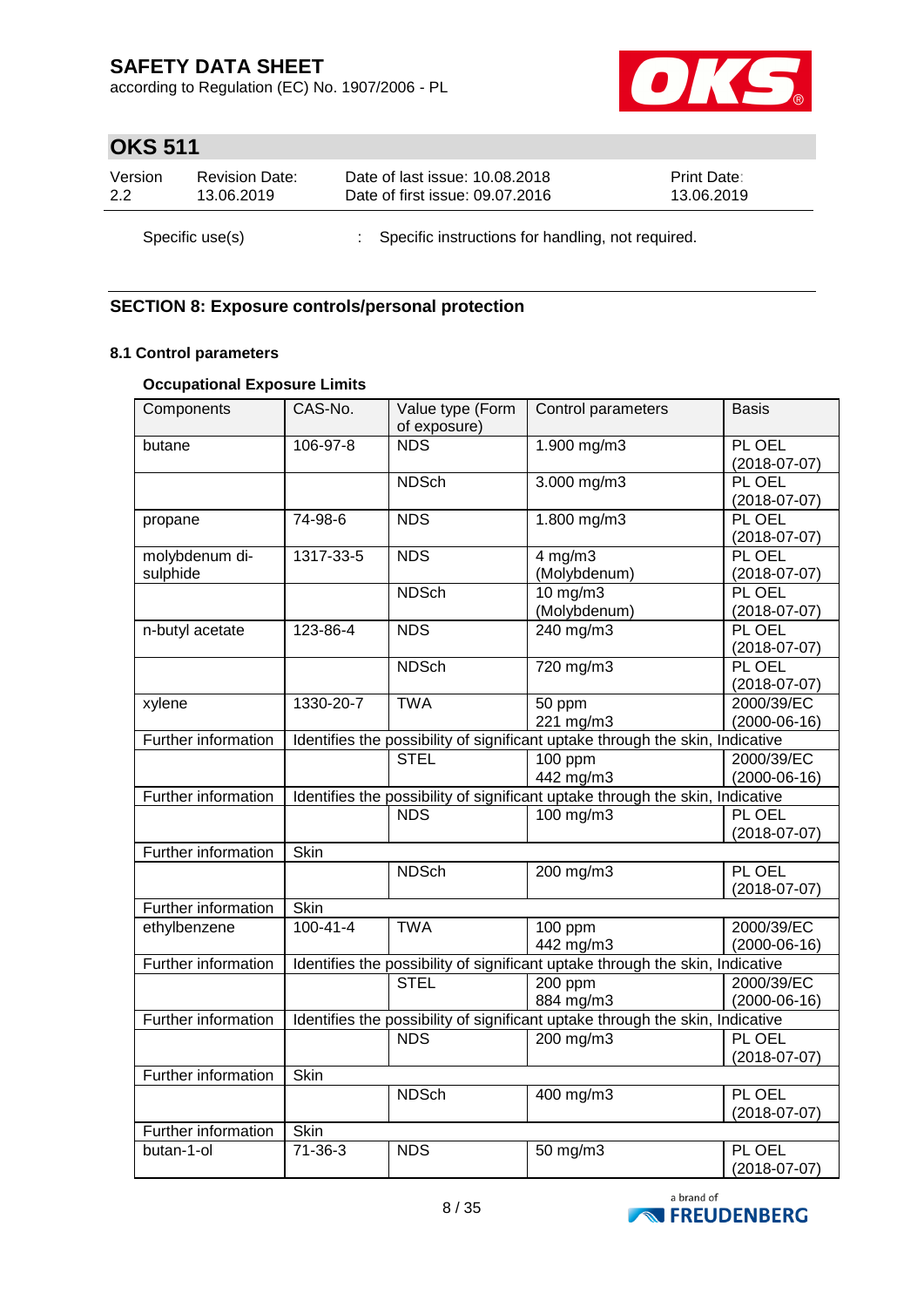according to Regulation (EC) No. 1907/2006 - PL



 $\overline{\phantom{a}}$ 

## **OKS 511**

| Version | <b>Revision Date:</b> | Date of last issue: 10.08.2018  | <b>Print Date:</b> |
|---------|-----------------------|---------------------------------|--------------------|
| 2.2     | 13.06.2019            | Date of first issue: 09.07.2016 | 13.06.2019         |

### | Further information | Skin

|                     |                                                                                    | <b>NDSch</b>    | 150 mg/m3                                                                     | PL OEL         |
|---------------------|------------------------------------------------------------------------------------|-----------------|-------------------------------------------------------------------------------|----------------|
|                     |                                                                                    |                 |                                                                               | $(2018-07-07)$ |
| Further information | <b>Skin</b>                                                                        |                 |                                                                               |                |
| Graphite            | 7782-42-5                                                                          | NDS (inhalable  | $4 \text{ mg/m}$ 3                                                            | PL OEL         |
|                     |                                                                                    | fraction)       |                                                                               | $(2018-07-07)$ |
| Further information |                                                                                    |                 | Inhalable fraction - the fraction of aerosol penetrating through the nose and |                |
|                     | mouth, which after deposit in the respiratory tract poses a threat to health,      |                 |                                                                               |                |
|                     | determined in accordance with standard PN-EN 481.                                  |                 |                                                                               |                |
|                     |                                                                                    | NDS (respirable | 1 mg/m $3$                                                                    | PL OEL         |
|                     |                                                                                    | fraction)       |                                                                               | $(2018-07-07)$ |
| Further information | Respirable fraction - the fraction of aerosol that penetrates into the respiratory |                 |                                                                               |                |
|                     | tract, which poses a threat to the health of the deposit in the area of gas ex-    |                 |                                                                               |                |
|                     | change, determined in accordance with standard PN-EN 481.                          |                 |                                                                               |                |

### **Derived No Effect Level (DNEL) according to Regulation (EC) No. 1907/2006:**

| Substance name                                                                                      | <b>End Use</b> | <b>Exposure routes</b> | Potential health ef-<br>fects            | Value                  |
|-----------------------------------------------------------------------------------------------------|----------------|------------------------|------------------------------------------|------------------------|
| Naphtha (petroleum),<br>hydrotreated light;<br>Low boiling point hy-<br>drogen treated naph-<br>tha | Workers        | Inhalation             | Long-term systemic<br>effects            | 1300 mg/m3             |
|                                                                                                     | Workers        | Inhalation             | Long-term local ef-<br>fects             | $\overline{840}$ mg/m3 |
|                                                                                                     | Workers        | Inhalation             | Acute local effects                      | 1100 mg/m3             |
| n-butyl acetate                                                                                     | <b>Workers</b> | Inhalation             | Long-term systemic<br>effects            | 300 mg/m3              |
|                                                                                                     | Workers        | Inhalation             | Acute systemic ef-<br>fects              | 600 mg/m3              |
|                                                                                                     | Workers        | Dermal                 | Long-term local ef-<br>fects             | 11 $mg/cm2$            |
| xylene                                                                                              | Workers        | Inhalation             | Long-term exposure,<br>Systemic effects  | 77 mg/m3               |
|                                                                                                     | <b>Workers</b> | Inhalation             | Short-term exposure,<br>Systemic effects | 289 mg/m3              |
|                                                                                                     | Workers        | Skin contact           | Long-term exposure,<br>Systemic effects  | 180 mg/kg              |
|                                                                                                     | Consumers      | Inhalation             | Long-term exposure,<br>Systemic effects  | 14,8 mg/m3             |
|                                                                                                     | Consumers      | Inhalation             | Short-term exposure,<br>Systemic effects | 174 mg/m3              |
|                                                                                                     | Consumers      | Ingestion              | Long-term exposure,<br>Systemic effects  | $1,6$ mg/kg            |
| ethylbenzene                                                                                        | Workers        | Skin contact           | Long-term systemic<br>effects            | 180 mg/kg<br>bw/day    |
|                                                                                                     | <b>Workers</b> | Inhalation             | Long-term systemic<br>effects            | 77 mg/m3               |
|                                                                                                     | Workers        | Inhalation             | Acute local effects                      | 293 mg/m3              |
| butan-1-ol                                                                                          | Workers        | Inhalation             | Long-term local ef-<br>fects             | 310 mg/m3              |

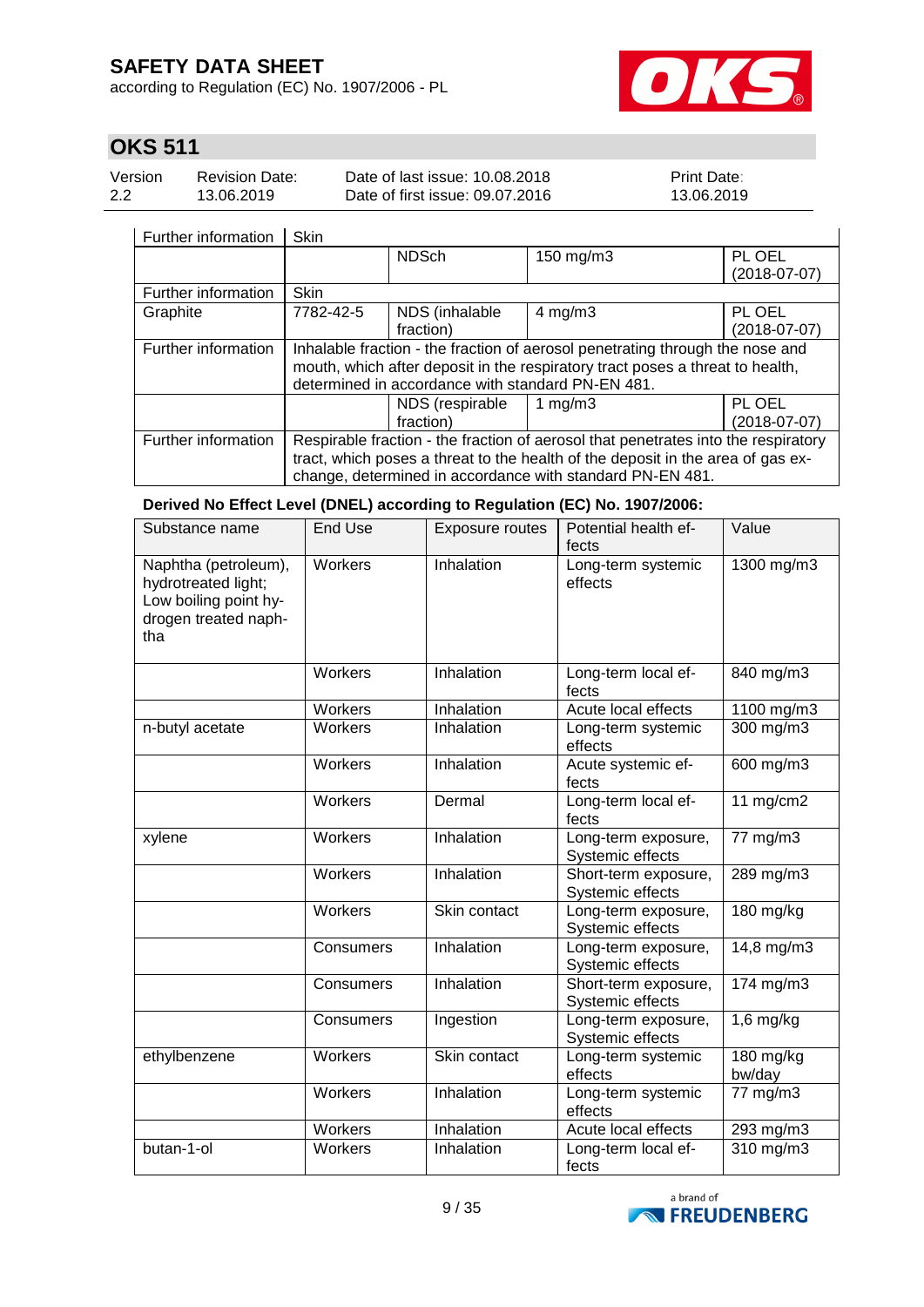according to Regulation (EC) No. 1907/2006 - PL



## **OKS 511**

| Version | <b>Revision Date:</b> | Date of last issue: 10.08.2018  | <b>Print Date:</b> |
|---------|-----------------------|---------------------------------|--------------------|
| 2.2     | 13.06.2019            | Date of first issue: 09.07.2016 | 13.06.2019         |

#### **Predicted No Effect Concentration (PNEC) according to Regulation (EC) No. 1907/2006:**

| Substance name  | <b>Environmental Compartment</b>                          | Value                              |
|-----------------|-----------------------------------------------------------|------------------------------------|
| n-butyl acetate | Fresh water                                               | $0,18$ mg/l                        |
|                 |                                                           |                                    |
|                 | Marine water                                              | $0,018$ mg/l                       |
|                 | Microbiological Activity in Sewage Treat-<br>ment Systems | 35,6 mg/l                          |
|                 | Fresh water sediment                                      | 0,981 mg/kg                        |
|                 | Marine sediment                                           | 0,0981 mg/kg                       |
|                 | Soil                                                      | 0,09 mg/kg                         |
| xylene          | Fresh water                                               | $0,327 \text{ mg/l}$               |
|                 | Marine water                                              | 0,327 mg/l                         |
|                 | Fresh water sediment                                      | 12,46 mg/l                         |
|                 | Marine sediment                                           | $12,46$ mg/l                       |
|                 | Soil                                                      | 2,31 mg/kg                         |
| ethylbenzene    | Fresh water                                               | $0,1$ mg/l                         |
|                 | Marine water                                              | 0,01 mg/l                          |
|                 | Intermittent use/release                                  | $0,1$ mg/l                         |
|                 | Microbiological Activity in Sewage Treat-<br>ment Systems | $9,6$ mg/l                         |
|                 | Fresh water sediment                                      | 13,7 mg/kg                         |
|                 | Marine sediment                                           | 1,37 mg/kg                         |
|                 | Soil                                                      | 2,68 mg/kg                         |
|                 | Oral                                                      | 20 mg/kg                           |
| butan-1-ol      | Fresh water                                               | $0,082$ mg/l                       |
|                 | Marine water                                              | 0,008 mg/l                         |
|                 | Intermittent use/release                                  | $2,25 \,\text{mg/l}$               |
|                 | Microbiological Activity in Sewage Treat-<br>ment Systems | 2476 mg/l                          |
|                 | Fresh water sediment                                      | $0,324$ mg/kg dry<br>weight (d.w.) |
|                 | Marine sediment                                           | 0,032 mg/kg dry<br>weight (d.w.)   |
|                 | Soil                                                      | $0,017$ mg/kg dry<br>weight (d.w.) |

#### **8.2 Exposure controls**

#### **Engineering measures**

Use only in an area equipped with explosion proof exhaust ventilation. Handle only in a place equipped with local exhaust (or other appropriate exhaust).

#### **Personal protective equipment**

|  | Eye protection |  |
|--|----------------|--|
|--|----------------|--|

: Safety glasses with side-shields conforming to EN166

| Hand protection  |                |
|------------------|----------------|
| Material         | : butyl-rubber |
| Protective index | : Class 1      |

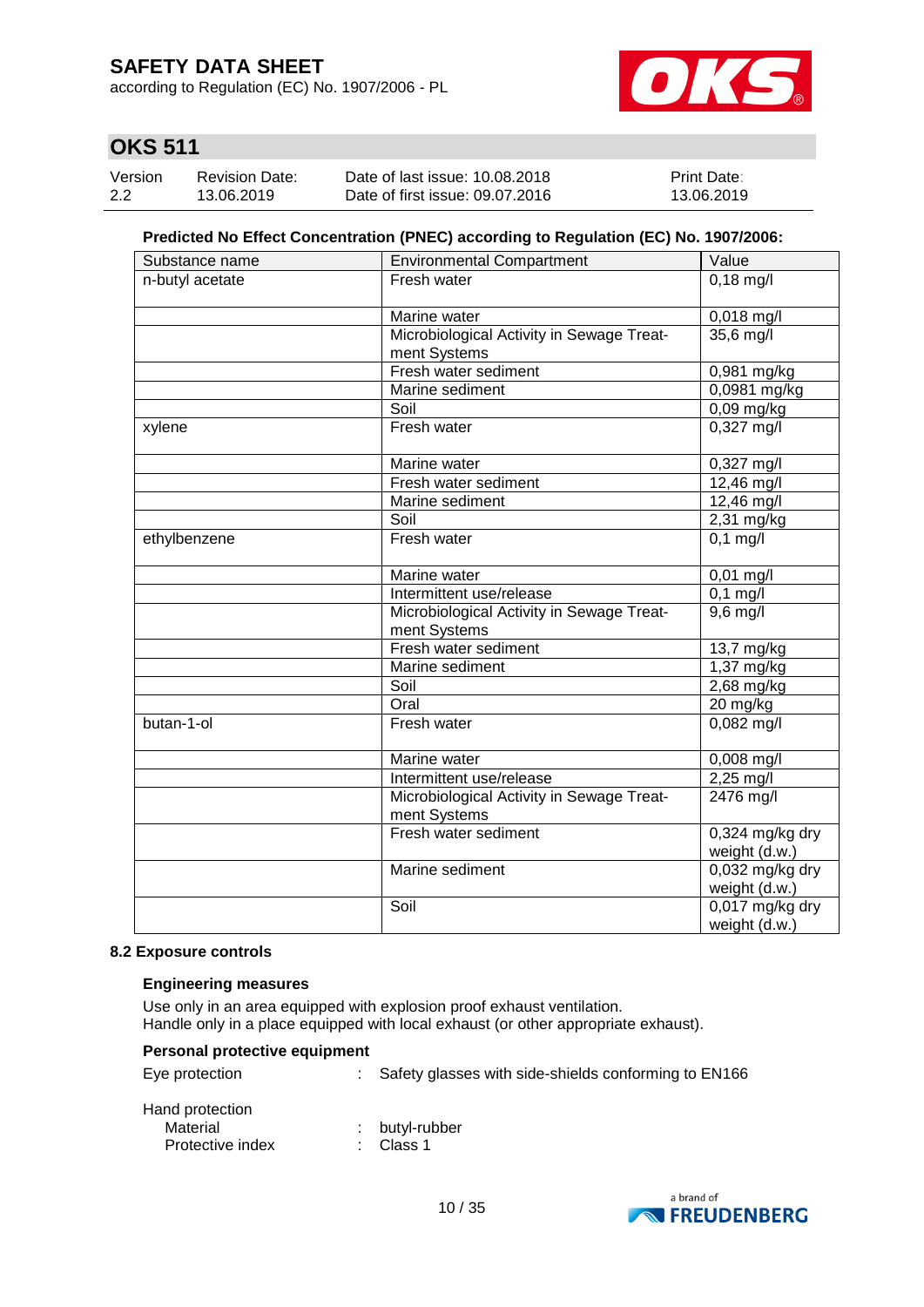according to Regulation (EC) No. 1907/2006 - PL



## **OKS 511**

| Version<br>$2.2^{\circ}$                 | <b>Revision Date:</b><br>13.06.2019 | Date of last issue: 10.08.2018<br>Date of first issue: 09.07.2016                                                                                                                                                                                                                                                                      | Print Date:<br>13.06.2019 |
|------------------------------------------|-------------------------------------|----------------------------------------------------------------------------------------------------------------------------------------------------------------------------------------------------------------------------------------------------------------------------------------------------------------------------------------|---------------------------|
| <b>Remarks</b><br>Respiratory protection |                                     | Wear protective gloves. The selected protective gloves have<br>to satisfy the specifications of Regulation (EU) 2016/425 and<br>the standard EN 374 derived from it. The break through time<br>depends amongst other things on the material, the thickness<br>and the type of glove and therefore has to be measured for<br>each case. |                           |
|                                          |                                     | Use respiratory protection unless adequate local exhaust<br>ventilation is provided or exposure assessment demonstrates<br>that exposures are within recommended exposure guidelines.<br>Short term only                                                                                                                               |                           |
|                                          | Filter type                         | Filter type A-P                                                                                                                                                                                                                                                                                                                        |                           |
|                                          | Protective measures                 | The type of protective equipment must be selected according<br>to the concentration and amount of the dangerous substance<br>at the specific workplace.<br>Choose body protection in relation to its type, to the concen-<br>tration and amount of dangerous substances, and to the spe-<br>cific work-place.                          |                           |

### **SECTION 9: Physical and chemical properties**

#### **9.1 Information on basic physical and chemical properties**

| Appearance                  | ÷  | aerosol                         |
|-----------------------------|----|---------------------------------|
| Colour                      | ÷  | black                           |
| Odour                       | ÷  | characteristic                  |
| <b>Odour Threshold</b>      | ÷. | No data available               |
|                             |    |                                 |
| рH                          | ÷  | Not applicable                  |
| Melting point/range         |    | No data available               |
| Boiling point/boiling range | ÷  | $-161 °C$<br>(1.013 hPa)        |
| Flash point                 | ÷  | $-60 °C$<br>Method: Abel-Pensky |
| Evaporation rate            | ÷. | No data available               |
| Flammability (solid, gas)   | ÷. | Extremely flammable aerosol.    |
| Upper explosion limit       | ÷. | 10,9 %(V)                       |

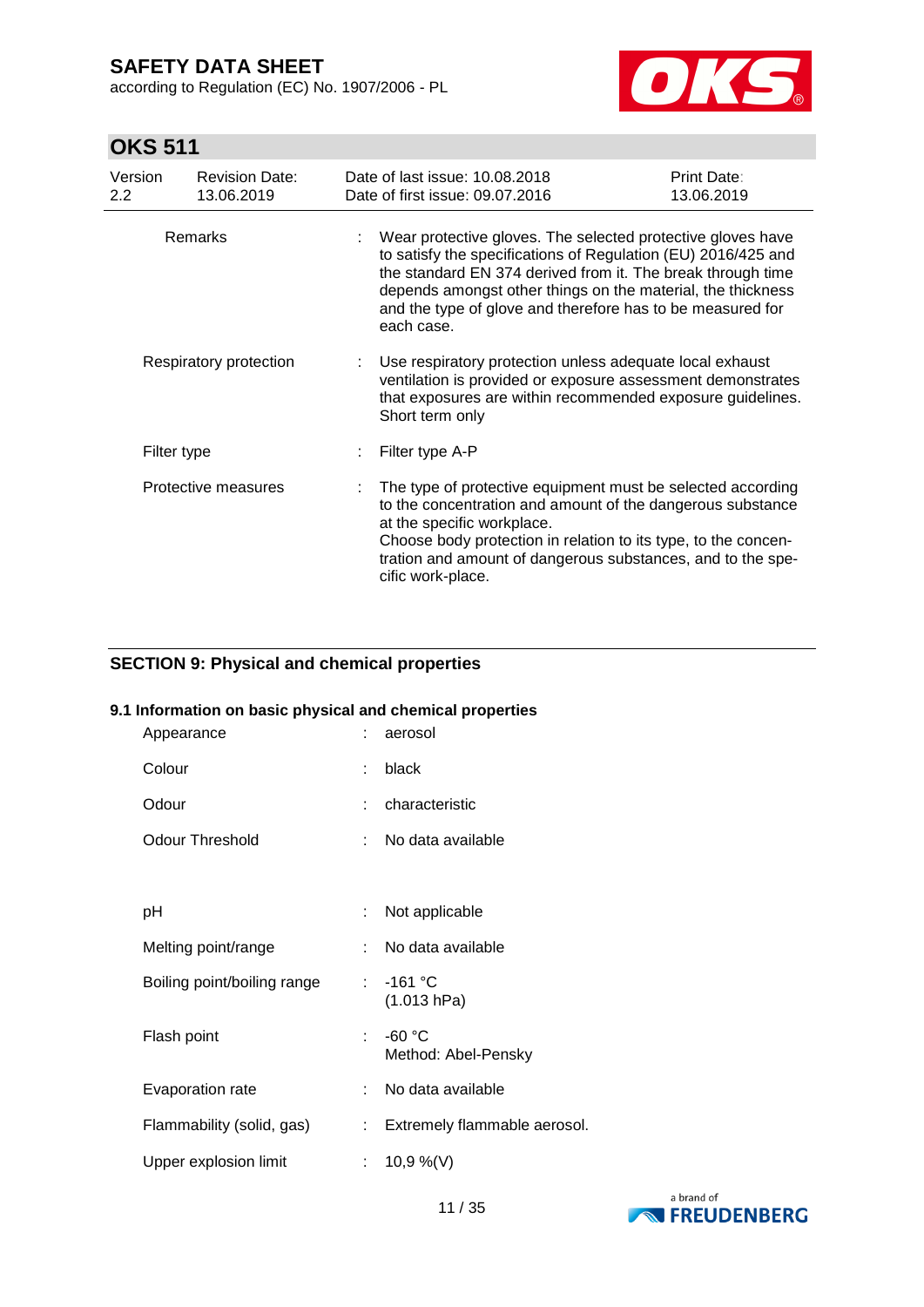according to Regulation (EC) No. 1907/2006 - PL



## **OKS 511**

| Version<br>2.2 |                     | <b>Revision Date:</b><br>13.06.2019        |   | Date of last issue: 10.08.2018<br>Date of first issue: 09.07.2016 | Print Date:<br>13.06.2019 |
|----------------|---------------------|--------------------------------------------|---|-------------------------------------------------------------------|---------------------------|
|                |                     |                                            |   |                                                                   |                           |
|                |                     | Lower explosion limit                      | ÷ | $0,6\%$ (V)                                                       |                           |
|                |                     | Vapour pressure                            |   | 3.600 hPa (20 °C)                                                 |                           |
|                |                     | Relative vapour density                    | ÷ | No data available                                                 |                           |
|                | Density             |                                            |   | 0,70 g/cm3<br>(20 °C)                                             |                           |
|                | <b>Bulk density</b> |                                            |   | No data available                                                 |                           |
|                |                     | Solubility(ies)<br>Water solubility        |   | insoluble                                                         |                           |
|                |                     | Solubility in other solvents               | ÷ | No data available                                                 |                           |
|                |                     | Partition coefficient: n-<br>octanol/water |   | No data available                                                 |                           |
|                |                     | Auto-ignition temperature                  | ÷ | No data available                                                 |                           |
|                |                     | Decomposition temperature                  | ÷ | No data available                                                 |                           |
|                | Viscosity           | Viscosity, dynamic                         |   | No data available                                                 |                           |
|                |                     | Viscosity, kinematic                       | ÷ | $<$ 20,5 mm2/s (40 °C)                                            |                           |
|                |                     | <b>Explosive properties</b>                | ÷ | Not explosive                                                     |                           |
|                |                     | Oxidizing properties                       | ÷ | No data available                                                 |                           |
|                |                     | 9.2 Other information<br>Sublimation point |   | No data available                                                 |                           |
|                |                     | Metal corrosion rate                       |   | Not corrosive to metals                                           |                           |
|                | Self-ignition       |                                            |   | No data available                                                 |                           |
|                |                     |                                            |   |                                                                   |                           |

### **SECTION 10: Stability and reactivity**

#### **10.1 Reactivity**

No hazards to be specially mentioned.

### **10.2 Chemical stability**

Stable under normal conditions.

#### **10.3 Possibility of hazardous reactions**

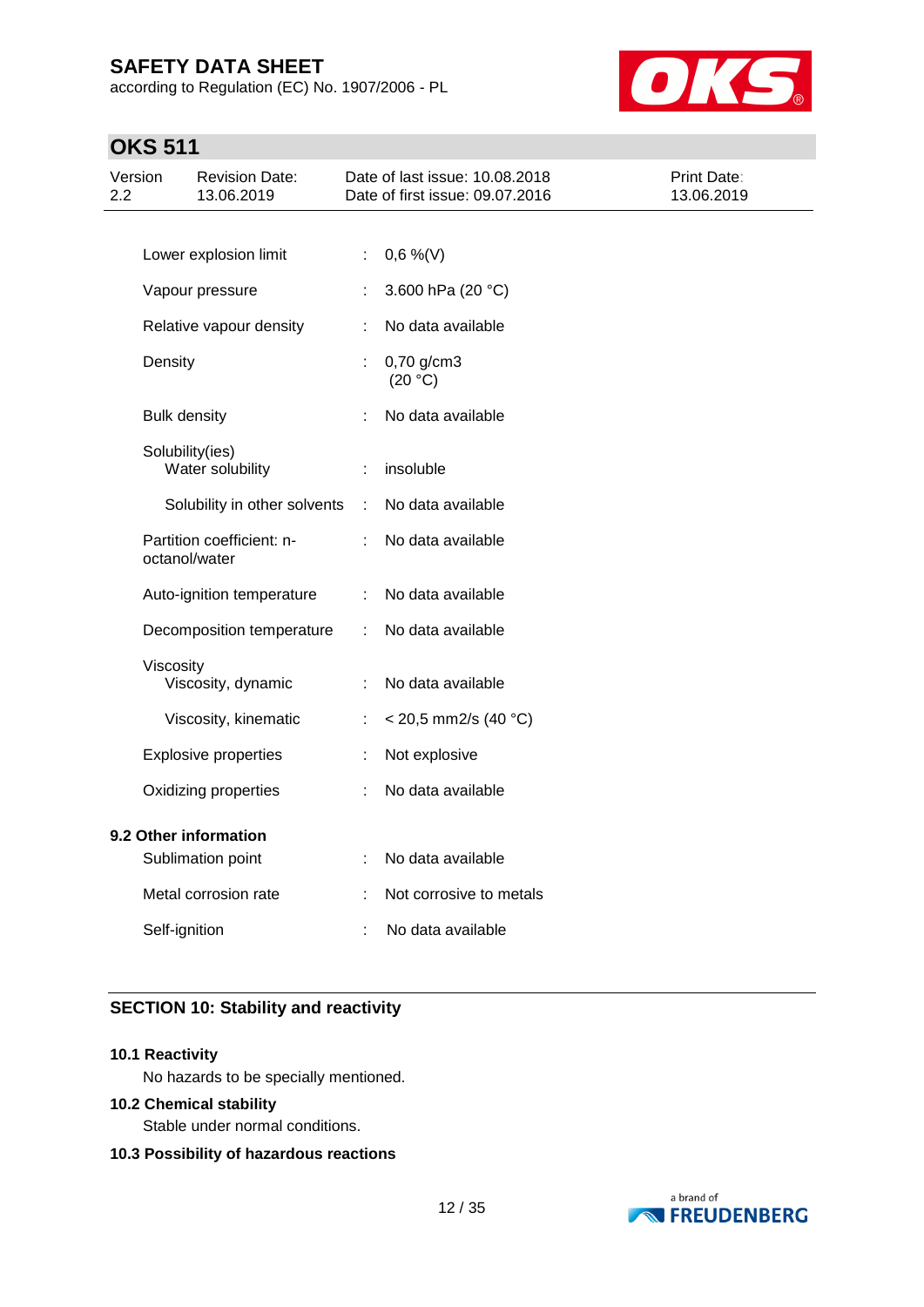according to Regulation (EC) No. 1907/2006 - PL



## **OKS 511**

| Version<br>2.2 | <b>Revision Date:</b><br>13.06.2019               |    | Date of last issue: 10.08.2018<br>Date of first issue: 09.07.2016 | Print Date:<br>13.06.2019 |
|----------------|---------------------------------------------------|----|-------------------------------------------------------------------|---------------------------|
|                | Hazardous reactions                               | t. | No dangerous reaction known under conditions of normal use.       |                           |
|                | 10.4 Conditions to avoid<br>Conditions to avoid   |    | Heat, flames and sparks.                                          |                           |
|                | 10.5 Incompatible materials<br>Materials to avoid |    | Oxidizing agents                                                  |                           |
|                |                                                   |    |                                                                   |                           |

### **10.6 Hazardous decomposition products**

No decomposition if stored and applied as directed.

### **SECTION 11: Toxicological information**

### **11.1 Information on toxicological effects**

| <b>Acute toxicity</b>                  |                                                                                                                                                                              |
|----------------------------------------|------------------------------------------------------------------------------------------------------------------------------------------------------------------------------|
| <b>Product:</b><br>Acute oral toxicity | : Acute toxicity estimate: $> 2.000$ mg/kg<br>Method: Calculation method                                                                                                     |
|                                        | Remarks: Effects due to ingestion may include:                                                                                                                               |
|                                        | Symptoms: Central nervous system depression                                                                                                                                  |
| Acute inhalation toxicity              | : Acute toxicity estimate: $> 20$ mg/l<br>Exposure time: 4 h<br>Test atmosphere: vapour<br>Method: Calculation method                                                        |
|                                        | Remarks: Respiration of solvent vapour may cause dizziness.                                                                                                                  |
|                                        | Symptoms: Inhalation may provoke the following symptoms:,<br>Respiratory disorder, Dizziness, Drowsiness, Vomiting, Fa-<br>tigue, Vertigo, Central nervous system depression |
| Acute dermal toxicity                  | : Acute toxicity estimate: $> 2.000$ mg/kg<br>Method: Calculation method                                                                                                     |
|                                        | Symptoms: Redness, Local irritation                                                                                                                                          |

### **Components:**

|                           | Naphtha (petroleum), hydrotreated light; Low boiling point hydrogen treated naphtha: |  |
|---------------------------|--------------------------------------------------------------------------------------|--|
| Acute oral toxicity       | : LD50 (Rat): $>$ 5.000 mg/kg<br>Method: OECD Test Guideline 401<br>GLP: yes         |  |
| Acute inhalation toxicity | : $LC50$ (Rat): $> 25.2$ mg/l<br>a hrand of                                          |  |

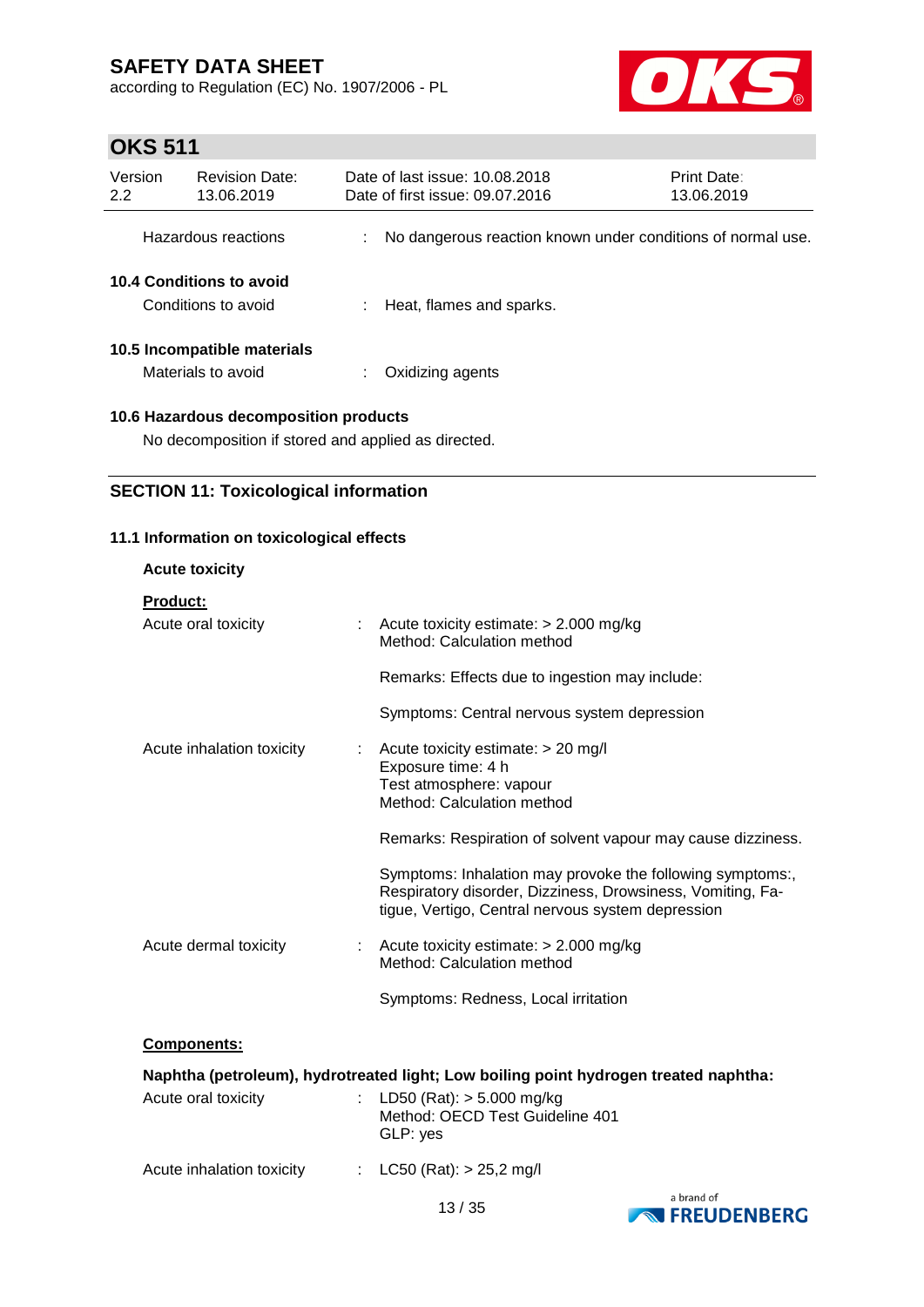according to Regulation (EC) No. 1907/2006 - PL



# **OKS 511**

| Version<br>2.2 | <b>Revision Date:</b><br>13.06.2019 |    | Date of last issue: 10.08.2018<br>Date of first issue: 09.07.2016                                                                                                                              | Print Date:<br>13.06.2019 |
|----------------|-------------------------------------|----|------------------------------------------------------------------------------------------------------------------------------------------------------------------------------------------------|---------------------------|
|                |                                     |    | Exposure time: 4 h<br>Test atmosphere: vapour<br>Assessment: The substance or mixture has no acute inhala-<br>tion toxicity                                                                    |                           |
|                | Acute dermal toxicity               | ÷. | LD50 (Rabbit): > 2.000 mg/kg<br>Method: OECD Test Guideline 402<br>GLP: yes<br>Assessment: The substance or mixture has no acute dermal<br>toxicity                                            |                           |
|                | isobutane:                          |    |                                                                                                                                                                                                |                           |
|                | Acute inhalation toxicity           |    | : $LC50$ (Rat): 658 mg/l<br>Exposure time: 4 h<br>Test atmosphere: gas                                                                                                                         |                           |
|                |                                     |    | Hydrocarbons, C9-C10, n-alkanes, isoalkanes, cyclics, <2% aromatics:                                                                                                                           |                           |
|                | Acute oral toxicity                 |    | LD50 Oral (Rat): $> 5.000$ mg/kg                                                                                                                                                               |                           |
|                | xylene:                             |    |                                                                                                                                                                                                |                           |
|                | Acute oral toxicity                 |    | : LD50 (Rat): 4.300 mg/kg                                                                                                                                                                      |                           |
|                | Acute inhalation toxicity           |    | Assessment: The component/mixture is moderately toxic after<br>short term inhalation.                                                                                                          |                           |
|                | Acute dermal toxicity               |    | Assessment: The component/mixture is moderately toxic after<br>single contact with skin.                                                                                                       |                           |
|                | ethylbenzene:                       |    |                                                                                                                                                                                                |                           |
|                | Acute oral toxicity                 |    | LD50 (Rat): 3.500 mg/kg                                                                                                                                                                        |                           |
|                | Acute inhalation toxicity           |    | LC50 (Rat): 17,2 mg/l<br>Exposure time: 4 h<br>Test atmosphere: vapour                                                                                                                         |                           |
|                | Acute dermal toxicity               |    | LD50 (Rabbit): 15.400 mg/kg                                                                                                                                                                    |                           |
|                | butan-1-ol:                         |    |                                                                                                                                                                                                |                           |
|                | Acute oral toxicity                 |    | : LD50 (Rat): 2.292 mg/kg<br>Method: OECD Test Guideline 401<br>Assessment: The component/mixture is moderately toxic after<br>single ingestion.                                               |                           |
|                | Acute inhalation toxicity           |    | $LC50$ (Rat): $> 17,76$ mg/l<br>Exposure time: 4 h<br>Test atmosphere: vapour<br>Method: OECD Test Guideline 403<br>Assessment: The substance or mixture has no acute inhala-<br>tion toxicity |                           |

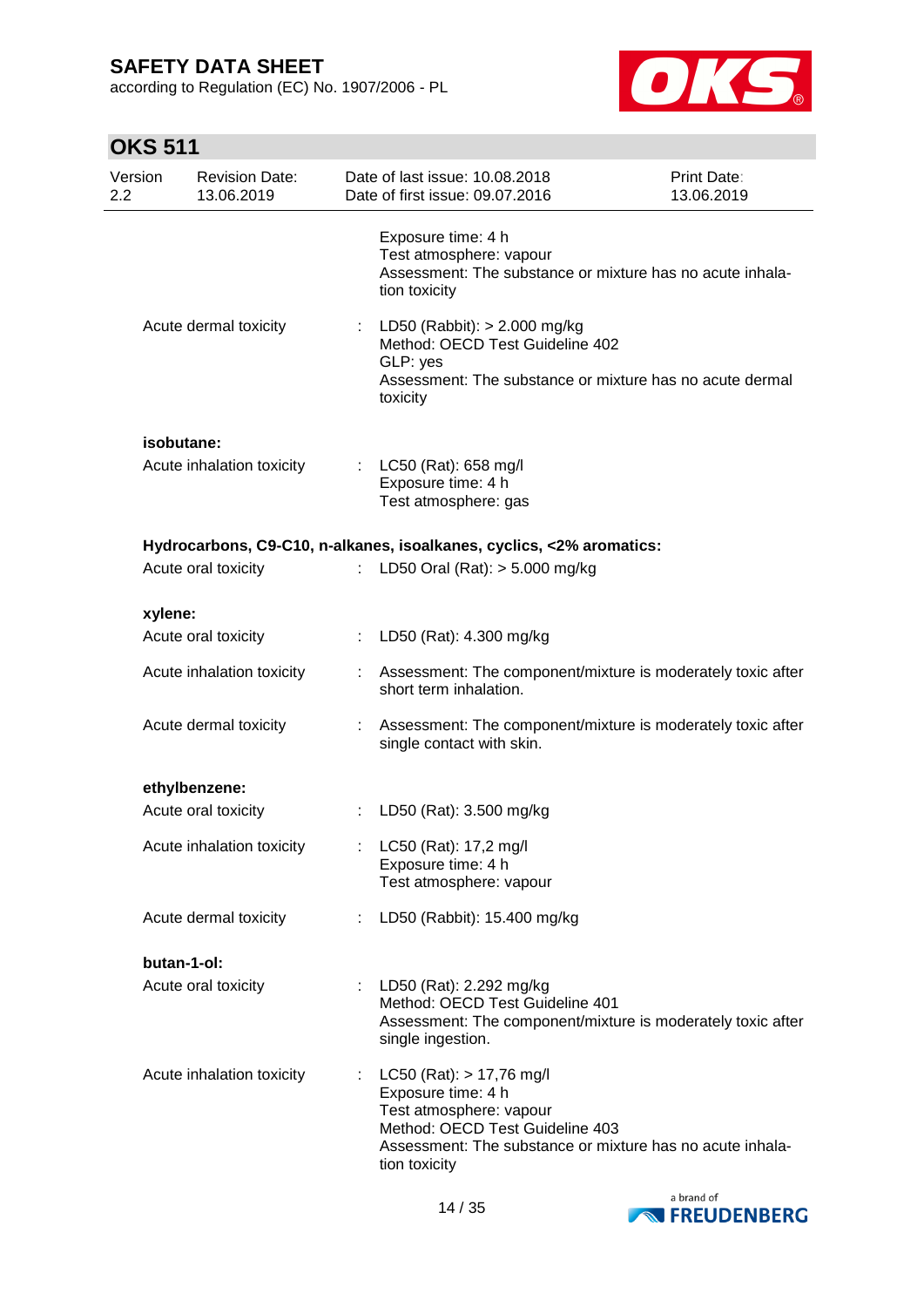according to Regulation (EC) No. 1907/2006 - PL



## **OKS 511**

| Version<br>2.2 | <b>Revision Date:</b><br>13.06.2019          | Date of last issue: 10.08.2018<br>Date of first issue: 09.07.2016                                                                                                                                       | Print Date:<br>13.06.2019 |
|----------------|----------------------------------------------|---------------------------------------------------------------------------------------------------------------------------------------------------------------------------------------------------------|---------------------------|
|                | Acute dermal toxicity                        | : LD50 (Rabbit): 3.430 mg/kg<br>Method: OECD Test Guideline 402<br>GLP: yes                                                                                                                             |                           |
| butane:        | Acute inhalation toxicity                    | : LC50 (Rat): 658 mg/l<br>Exposure time: 4 h<br>Test atmosphere: gas                                                                                                                                    |                           |
|                | molybdenum disulphide:                       |                                                                                                                                                                                                         |                           |
|                | Acute oral toxicity<br>Acute dermal toxicity | : LD50 (Rat): $>$ 5.000 mg/kg<br>LD50 (Rat): $> 16.000$ mg/kg                                                                                                                                           |                           |
|                | n-butyl acetate:                             |                                                                                                                                                                                                         |                           |
|                | Acute oral toxicity                          | LD50 (Rat): 10.768 mg/kg                                                                                                                                                                                |                           |
|                | Acute inhalation toxicity                    | $LC50$ (Rat): $> 21$ mg/l<br>Exposure time: 4 h<br>Test atmosphere: vapour<br>Method: OECD Test Guideline 403<br>GLP: yes<br>Assessment: The substance or mixture has no acute inhala-<br>tion toxicity |                           |
|                | Acute dermal toxicity                        | LD50 (Rabbit): > 17.600 mg/kg<br>÷.                                                                                                                                                                     |                           |
|                | <b>Skin corrosion/irritation</b>             |                                                                                                                                                                                                         |                           |

### **Product:**

Remarks: Irritating to skin.

#### **Components:**

#### **Naphtha (petroleum), hydrotreated light; Low boiling point hydrogen treated naphtha:**

Species: Rabbit Assessment: Irritating to skin. Method: OECD Test Guideline 404 Result: Irritating to skin. GLP: yes

#### **Hydrocarbons, C9-C10, n-alkanes, isoalkanes, cyclics, <2% aromatics:**

Result: Repeated exposure may cause skin dryness or cracking.

#### **xylene:**

Species: Rabbit Assessment: Irritating to skin.

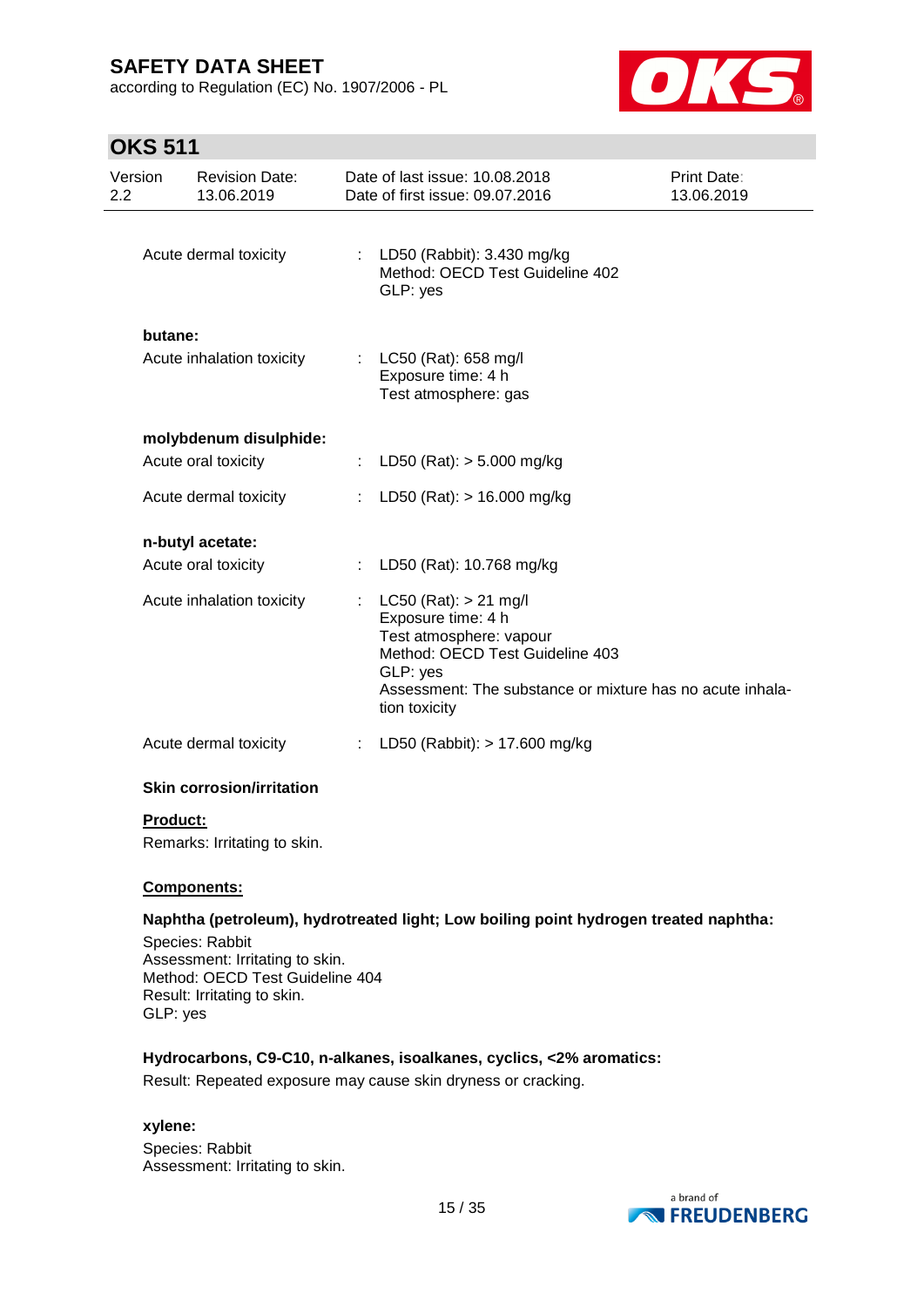according to Regulation (EC) No. 1907/2006 - PL



### **OKS 511**

| Version | Revision Date: | Date of last issue: 10.08.2018  | <b>Print Date:</b> |
|---------|----------------|---------------------------------|--------------------|
| 2.2     | 13.06.2019     | Date of first issue: 09.07.2016 | 13.06.2019         |

Result: Irritating to skin.

#### **ethylbenzene:**

Species: Rabbit Result: Mild skin irritation

#### **butan-1-ol:**

Species: Rabbit Assessment: Irritating to skin. Result: Irritating to skin.

#### **molybdenum disulphide:**

Assessment: No skin irritation Result: No skin irritation

#### **n-butyl acetate:**

Species: Rabbit Assessment: No skin irritation Method: OECD Test Guideline 404 Result: Repeated exposure may cause skin dryness or cracking.

#### **Serious eye damage/eye irritation**

#### **Product:**

Result: Risk of serious damage to eyes. Remarks: Irritating to eyes.

Remarks: Risk of serious damage to eyes.

#### **Components:**

#### **Naphtha (petroleum), hydrotreated light; Low boiling point hydrogen treated naphtha:**

Species: Rabbit Assessment: No eye irritation Method: OECD Test Guideline 405 Result: No eye irritation GLP: yes

#### **xylene:**

Species: Rabbit Assessment: Irritating to eyes. Result: Irritating to eyes.

#### **ethylbenzene:**

Species: Rabbit Assessment: No eye irritation Result: No eye irritation

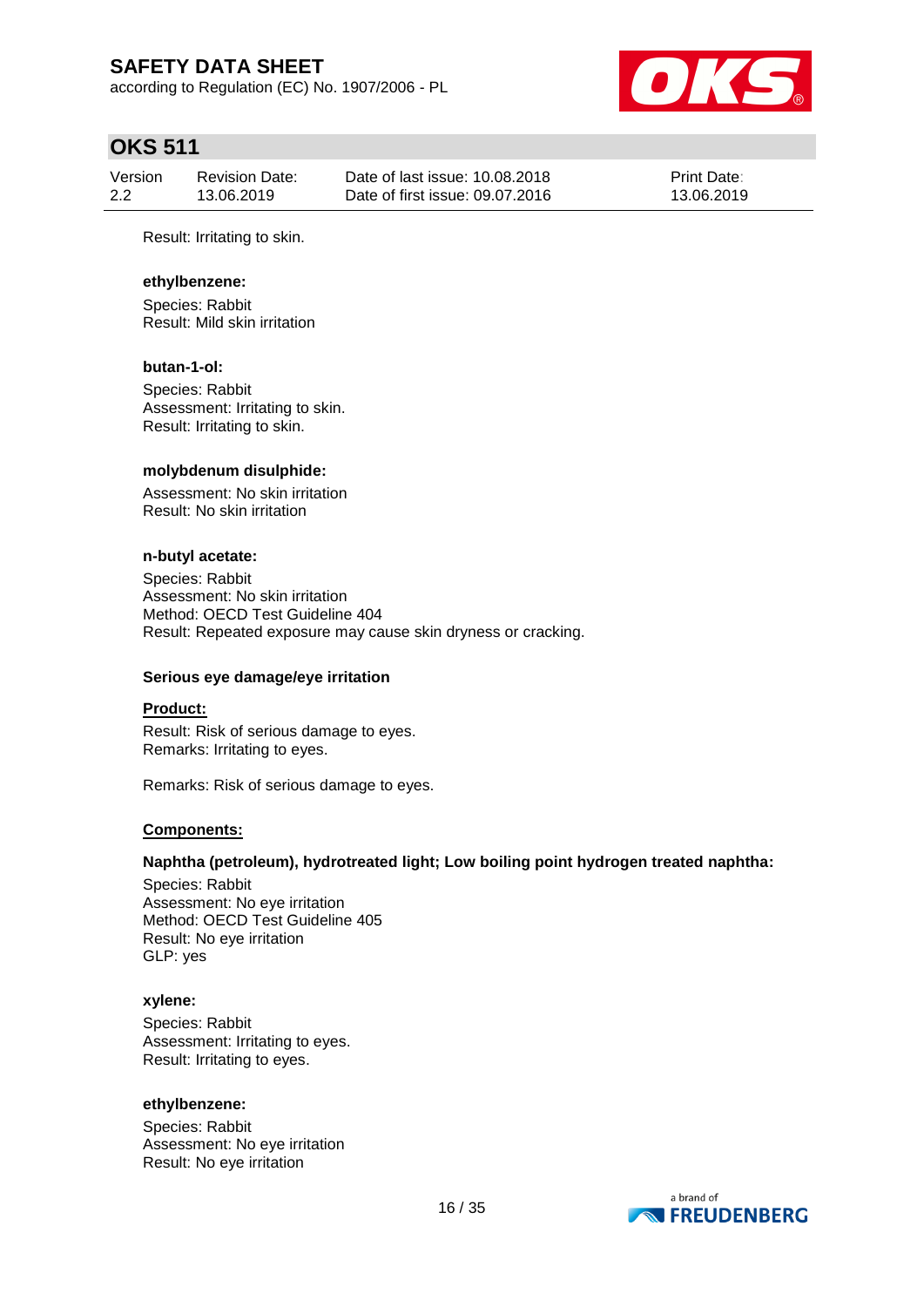according to Regulation (EC) No. 1907/2006 - PL



## **OKS 511**

| Version | <b>Revision Date:</b> | Date of last issue: 10.08.2018  | <b>Print Date:</b> |
|---------|-----------------------|---------------------------------|--------------------|
| 2.2     | 13.06.2019            | Date of first issue: 09.07.2016 | 13.06.2019         |

### **butan-1-ol:**

Species: Rabbit Assessment: Risk of serious damage to eyes. Method: OECD Test Guideline 405 Result: Risk of serious damage to eyes. GLP: yes

#### **molybdenum disulphide:**

Assessment: No eye irritation Result: No eye irritation

#### **n-butyl acetate:**

Species: Rabbit Assessment: No eye irritation Method: OECD Test Guideline 405 Result: No eye irritation GLP: yes

#### **Respiratory or skin sensitisation**

#### **Product:**

Remarks: This information is not available.

#### **Components:**

### **Naphtha (petroleum), hydrotreated light; Low boiling point hydrogen treated naphtha:**

Test Type: Buehler Test Species: Guinea pig Assessment: Does not cause skin sensitisation. Method: OECD Test Guideline 406 Result: Does not cause skin sensitisation. GLP: yes

#### **xylene:**

Species: Mouse Assessment: Did not cause sensitisation on laboratory animals. Method: OECD Test Guideline 429 Result: Did not cause sensitisation on laboratory animals.

#### **ethylbenzene:**

Assessment: Does not cause skin sensitisation. Result: Does not cause skin sensitisation.

#### **butan-1-ol:**

Species: Mouse Assessment: Did not cause sensitisation on laboratory animals.

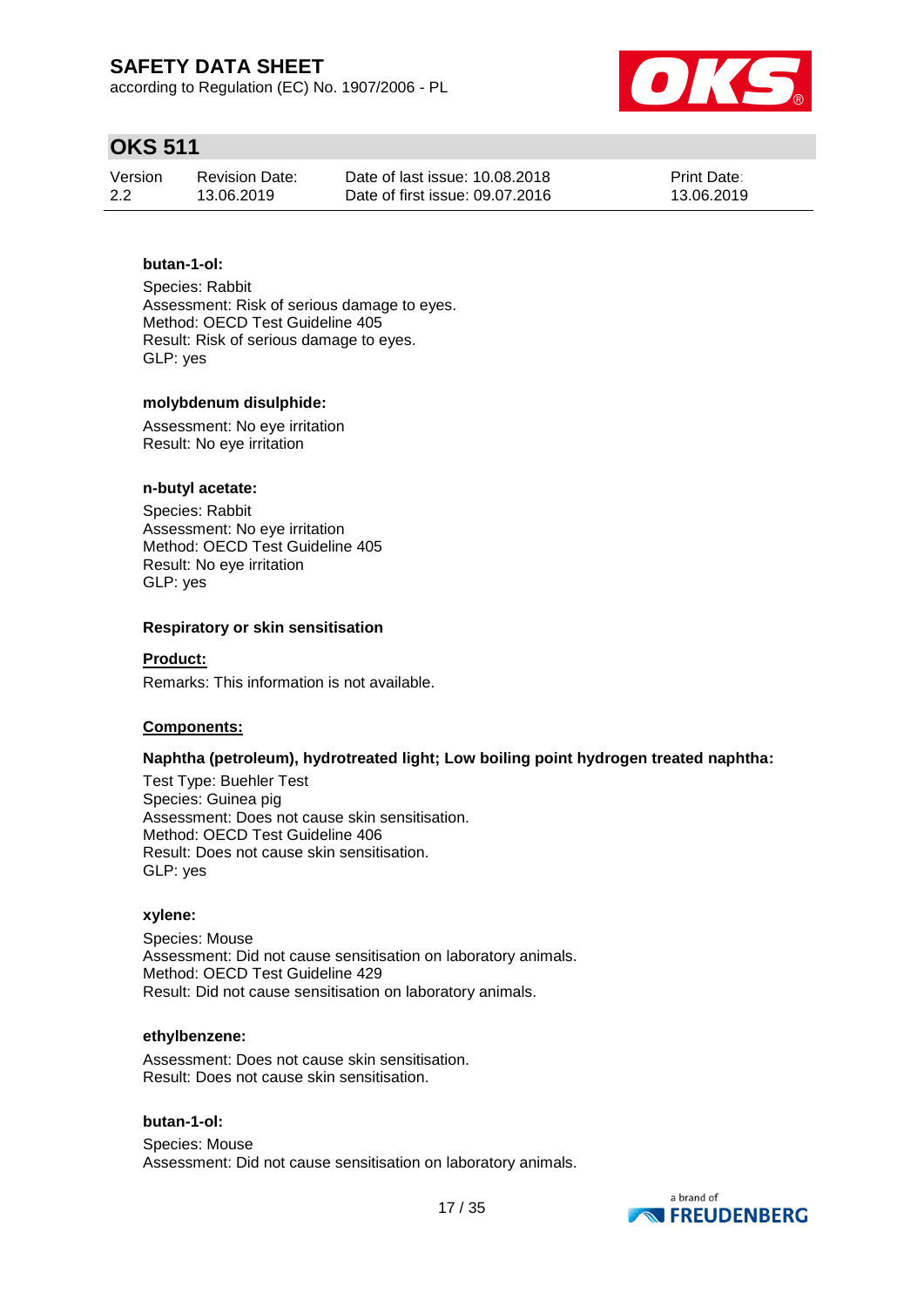according to Regulation (EC) No. 1907/2006 - PL



### **OKS 511**

| Version | <b>Revision Date:</b> | Date of last issue: 10.08.2018  | <b>Print Date:</b> |
|---------|-----------------------|---------------------------------|--------------------|
| 2.2     | 13.06.2019            | Date of first issue: 09.07.2016 | 13.06.2019         |

Method: OECD Test Guideline 429 Result: Did not cause sensitisation on laboratory animals.

#### **molybdenum disulphide:**

Assessment: Does not cause skin sensitisation. Result: Does not cause skin sensitisation.

#### **n-butyl acetate:**

Test Type: Maximisation Test Exposure routes: Dermal Species: Guinea pig Assessment: Does not cause skin sensitisation. Method: OECD Test Guideline 406 Result: Does not cause skin sensitisation.

### **Germ cell mutagenicity**

#### **Product:**

| Genotoxicity in vitro | : Remarks: No data available |
|-----------------------|------------------------------|
| Genotoxicity in vivo  | : Remarks: No data available |

#### **Components:**

#### **xylene:**

| AVIVIIV.                                |                                                                                  |
|-----------------------------------------|----------------------------------------------------------------------------------|
| Germ cell mutagenicity- As-<br>sessment | Tests on bacterial or mammalian cell cultures did not show<br>mutagenic effects. |
|                                         |                                                                                  |

#### **ethylbenzene:**

| Germ cell mutagenicity-As- | Tests on bacterial or mammalian cell cultures did not show |
|----------------------------|------------------------------------------------------------|
| sessment                   | mutagenic effects.                                         |

#### **molybdenum disulphide:**

| Germ cell mutagenicity-As- | Animal testing did not show any mutagenic effects. |
|----------------------------|----------------------------------------------------|
| sessment                   |                                                    |

### **n-butyl acetate:**

| Genotoxicity in vitro | : Test Type: Ames test<br>Species: Salmonella typhimurium<br>Method: OECD Test Guideline 471<br>Result: negative |  |
|-----------------------|------------------------------------------------------------------------------------------------------------------|--|
|                       |                                                                                                                  |  |

: Test Type: Chromosome aberration test in vitro Species: Chinese hamster cells Method: OECD Test Guideline 473 Result: negative

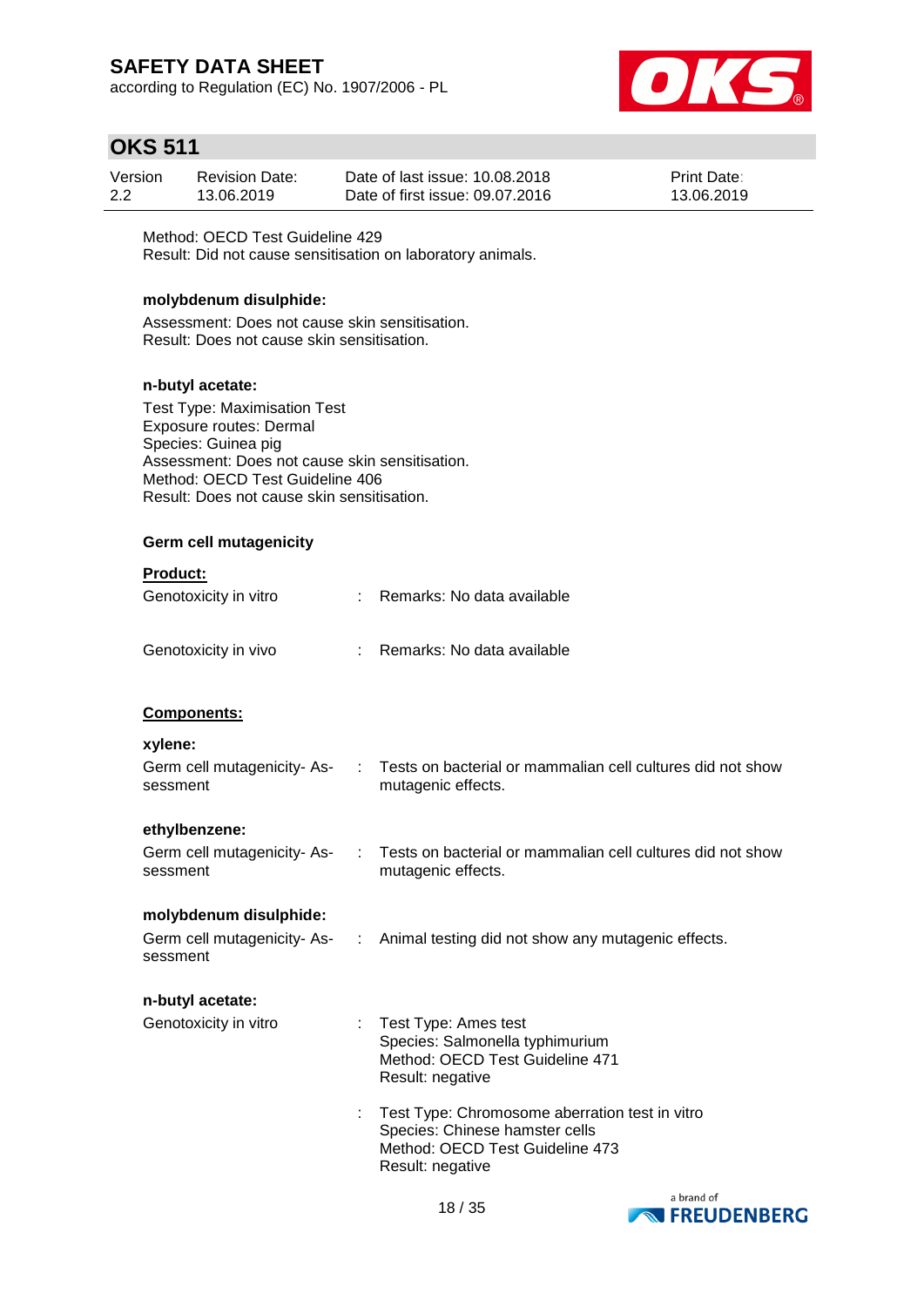according to Regulation (EC) No. 1907/2006 - PL



# **OKS 511**

| Version<br>2.2 |                 | <b>Revision Date:</b><br>13.06.2019                 |                             | Date of last issue: 10.08.2018<br>Date of first issue: 09.07.2016                                                                                           | <b>Print Date:</b><br>13.06.2019 |
|----------------|-----------------|-----------------------------------------------------|-----------------------------|-------------------------------------------------------------------------------------------------------------------------------------------------------------|----------------------------------|
|                |                 | Genotoxicity in vivo                                | $\mathbb{R}^n$              | Species: Mouse<br><b>Application Route: Oral</b><br>Method: OECD Test Guideline 474                                                                         |                                  |
|                | sessment        | Germ cell mutagenicity-As-                          |                             | Result: negative<br>Tests on bacterial or mammalian cell cultures did not show<br>mutagenic effects., Animal testing did not show any mutagenic<br>effects. |                                  |
|                | Product:        | Carcinogenicity                                     |                             |                                                                                                                                                             |                                  |
|                |                 | Remarks: No data available                          |                             |                                                                                                                                                             |                                  |
|                |                 | Components:                                         |                             |                                                                                                                                                             |                                  |
|                | xylene:<br>ment | Carcinogenicity - Assess-                           | $\mathcal{L}^{\mathcal{L}}$ | Not classifiable as a human carcinogen.                                                                                                                     |                                  |
|                | ment            | ethylbenzene:<br>Carcinogenicity - Assess-          | ÷.                          | Not classifiable as a human carcinogen.                                                                                                                     |                                  |
|                | ment            | molybdenum disulphide:<br>Carcinogenicity - Assess- | $\mathbb{Z}^n$              | No evidence of carcinogenicity in animal studies.                                                                                                           |                                  |
|                | ment            | n-butyl acetate:<br>Carcinogenicity - Assess-       | $\mathcal{L}^{\text{max}}$  | Not classifiable as a human carcinogen.                                                                                                                     |                                  |
|                |                 | <b>Reproductive toxicity</b>                        |                             |                                                                                                                                                             |                                  |
|                | Product:        | Effects on fertility                                |                             | Remarks: No data available                                                                                                                                  |                                  |
|                | ment            | Effects on foetal develop-                          |                             | Remarks: No data available                                                                                                                                  |                                  |
|                |                 | Components:                                         |                             |                                                                                                                                                             |                                  |
|                | xylene:         | Reproductive toxicity - As-                         |                             | No toxicity to reproduction                                                                                                                                 |                                  |
|                | sessment        |                                                     |                             | No toxicity to reproduction                                                                                                                                 |                                  |
|                |                 | ethylbenzene:                                       |                             |                                                                                                                                                             |                                  |

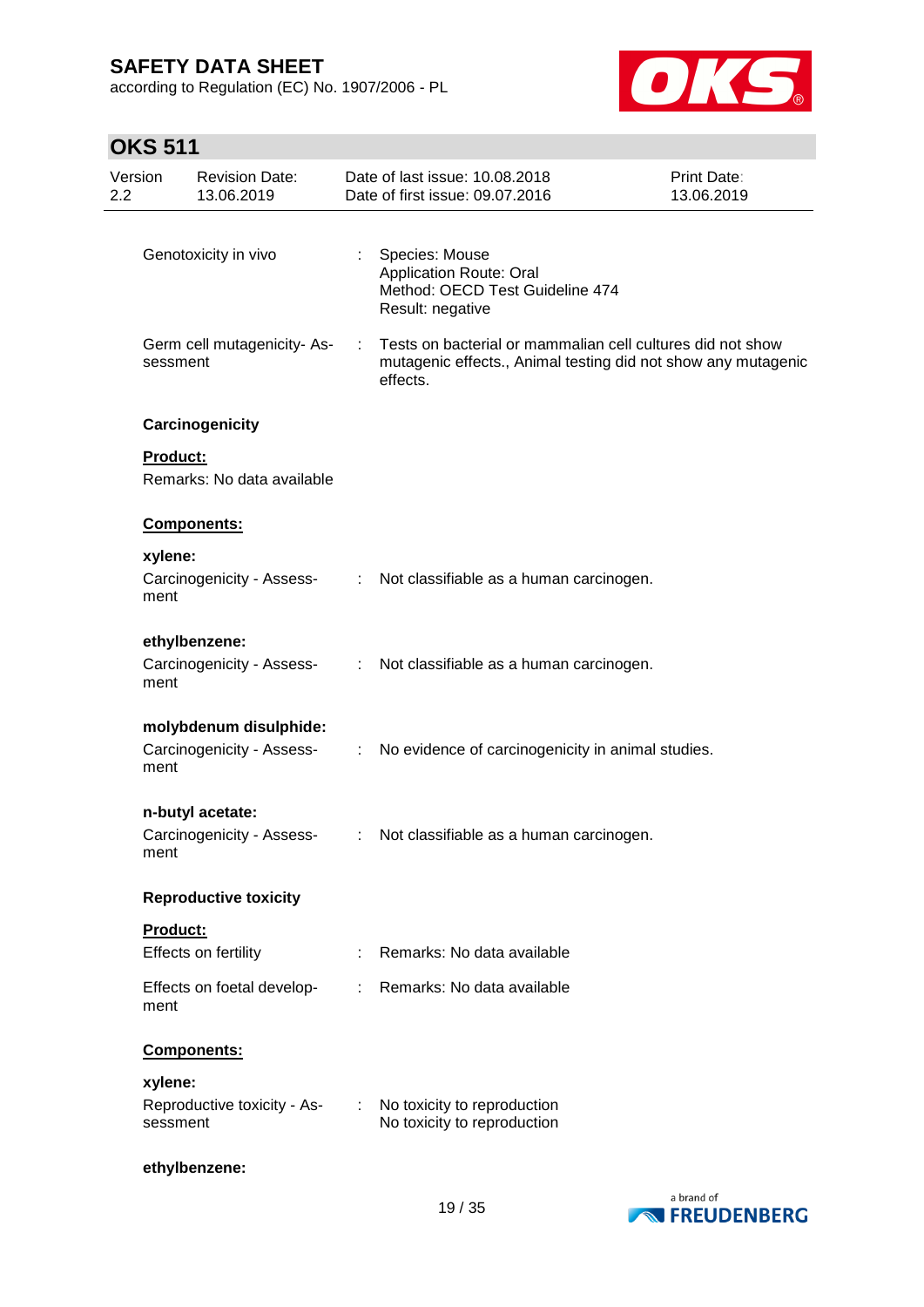according to Regulation (EC) No. 1907/2006 - PL



### **OKS 511**

| Version<br>$2.2^{\circ}$ |          | <b>Revision Date:</b><br>13.06.2019 | Date of last issue: 10.08.2018<br>Date of first issue: 09.07.2016                                                                                                                                                                                                                                                                                  | <b>Print Date:</b><br>13.06.2019 |
|--------------------------|----------|-------------------------------------|----------------------------------------------------------------------------------------------------------------------------------------------------------------------------------------------------------------------------------------------------------------------------------------------------------------------------------------------------|----------------------------------|
|                          | sessment | Reproductive toxicity - As-         | : No toxicity to reproduction<br>No toxicity to reproduction                                                                                                                                                                                                                                                                                       |                                  |
|                          |          | n-butyl acetate:                    |                                                                                                                                                                                                                                                                                                                                                    |                                  |
|                          |          | Effects on fertility                | Test Type: Two-generation study<br>Species: Rat<br>Application Route: inhalation (vapour)<br>General Toxicity - Parent: NOAEC: 750 mg/l<br>General Toxicity F1: NOAEC: 750 mg/l<br>General Toxicity F2: NOAEC: 750 mg/l<br>Method: OECD Test Guideline 416<br>Result: Embryotoxic effects and adverse effects on the off-<br>spring were detected. |                                  |
|                          | sessment | Reproductive toxicity - As-         | : No evidence of adverse effects on sexual function and fertility,<br>or on development, based on animal experiments.<br>No toxicity to reproduction                                                                                                                                                                                               |                                  |

#### **STOT - single exposure**

#### **Components:**

#### **Naphtha (petroleum), hydrotreated light; Low boiling point hydrogen treated naphtha:**

Exposure routes: Inhalation Target Organs: Central nervous system Assessment: May cause drowsiness or dizziness.

#### **xylene:**

Exposure routes: Inhalation Target Organs: Respiratory system Assessment: The substance or mixture is classified as specific target organ toxicant, single exposure, category 3 with respiratory tract irritation.

#### **ethylbenzene:**

Assessment: The substance or mixture is not classified as specific target organ toxicant, single exposure.

#### **butan-1-ol:**

Exposure routes: Inhalation Target Organs: Respiratory system Assessment: The substance or mixture is classified as specific target organ toxicant, single exposure, category 3 with respiratory tract irritation.

Exposure routes: Inhalation Target Organs: Central nervous system Assessment: The substance or mixture is classified as specific target organ toxicant, single exposure, category 3 with narcotic effects.

#### **molybdenum disulphide:**

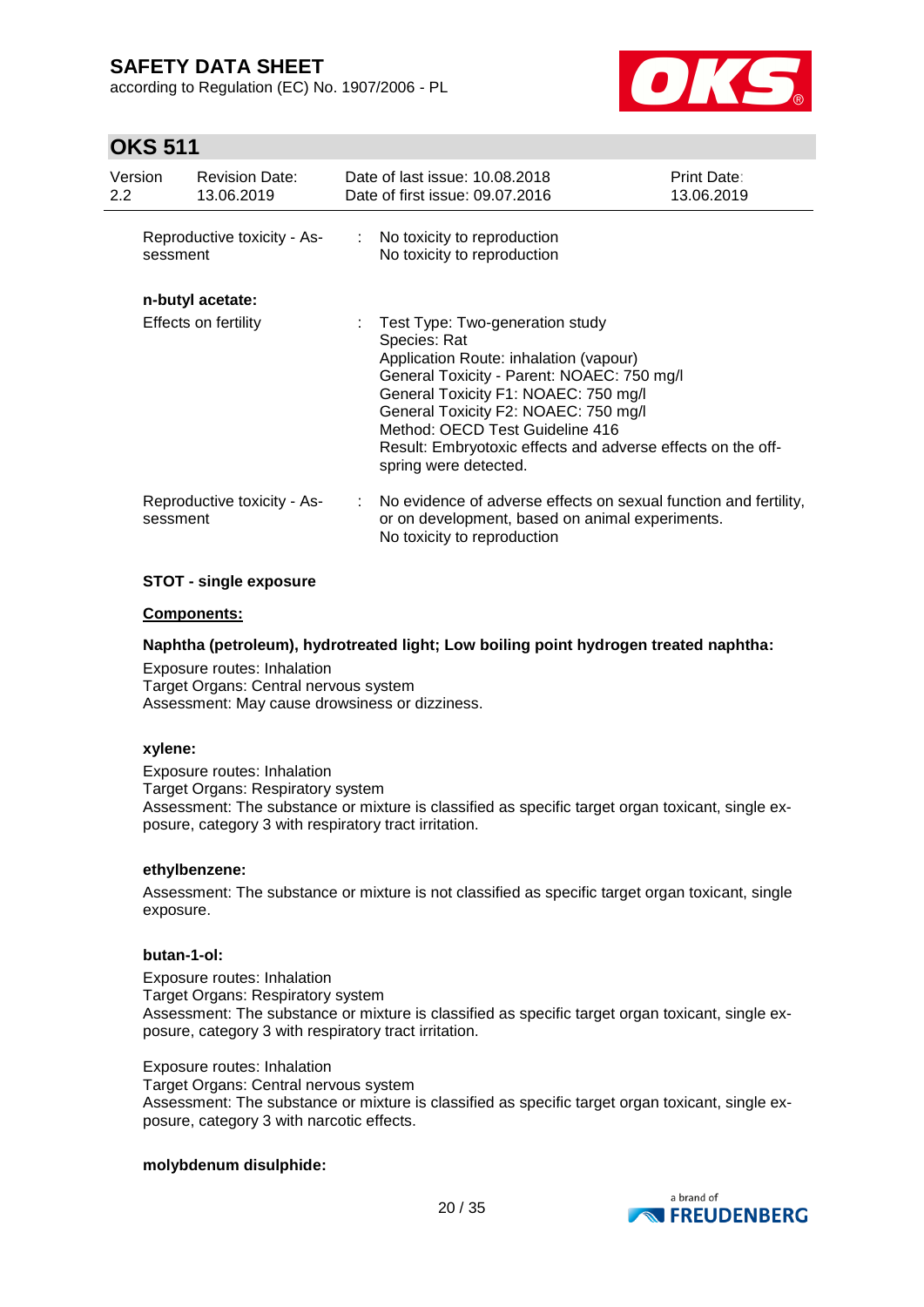according to Regulation (EC) No. 1907/2006 - PL



## **OKS 511**

| Version | <b>Revision Date:</b> | Date of last issue: 10.08.2018  | <b>Print Date:</b> |
|---------|-----------------------|---------------------------------|--------------------|
| 2.2     | 13.06.2019            | Date of first issue: 09.07.2016 | 13.06.2019         |

Assessment: The substance or mixture is not classified as specific target organ toxicant, single exposure.

#### **n-butyl acetate:**

Exposure routes: Inhalation Target Organs: Central nervous system Assessment: The substance or mixture is classified as specific target organ toxicant, single exposure, category 3 with narcotic effects.

#### **STOT - repeated exposure**

#### **Components:**

#### **xylene:**

Exposure routes: Inhalation Target Organs: Central nervous system Assessment: The substance or mixture is classified as specific target organ toxicant, repeated exposure, category 2.

Exposure routes: Ingestion Target Organs: Liver, Kidney Assessment: The substance or mixture is classified as specific target organ toxicant, repeated exposure, category 2.

#### **ethylbenzene:**

Exposure routes: Inhalation Target Organs: hearing organs Assessment: The substance or mixture is classified as specific target organ toxicant, repeated exposure, category 2.

#### **butan-1-ol:**

Assessment: The substance or mixture is not classified as specific target organ toxicant, repeated exposure.

#### **molybdenum disulphide:**

Assessment: The substance or mixture is not classified as specific target organ toxicant, repeated exposure.

#### **n-butyl acetate:**

Assessment: The substance or mixture is not classified as specific target organ toxicant, repeated exposure.

#### **Repeated dose toxicity**

#### **Product:**

Remarks: This information is not available.

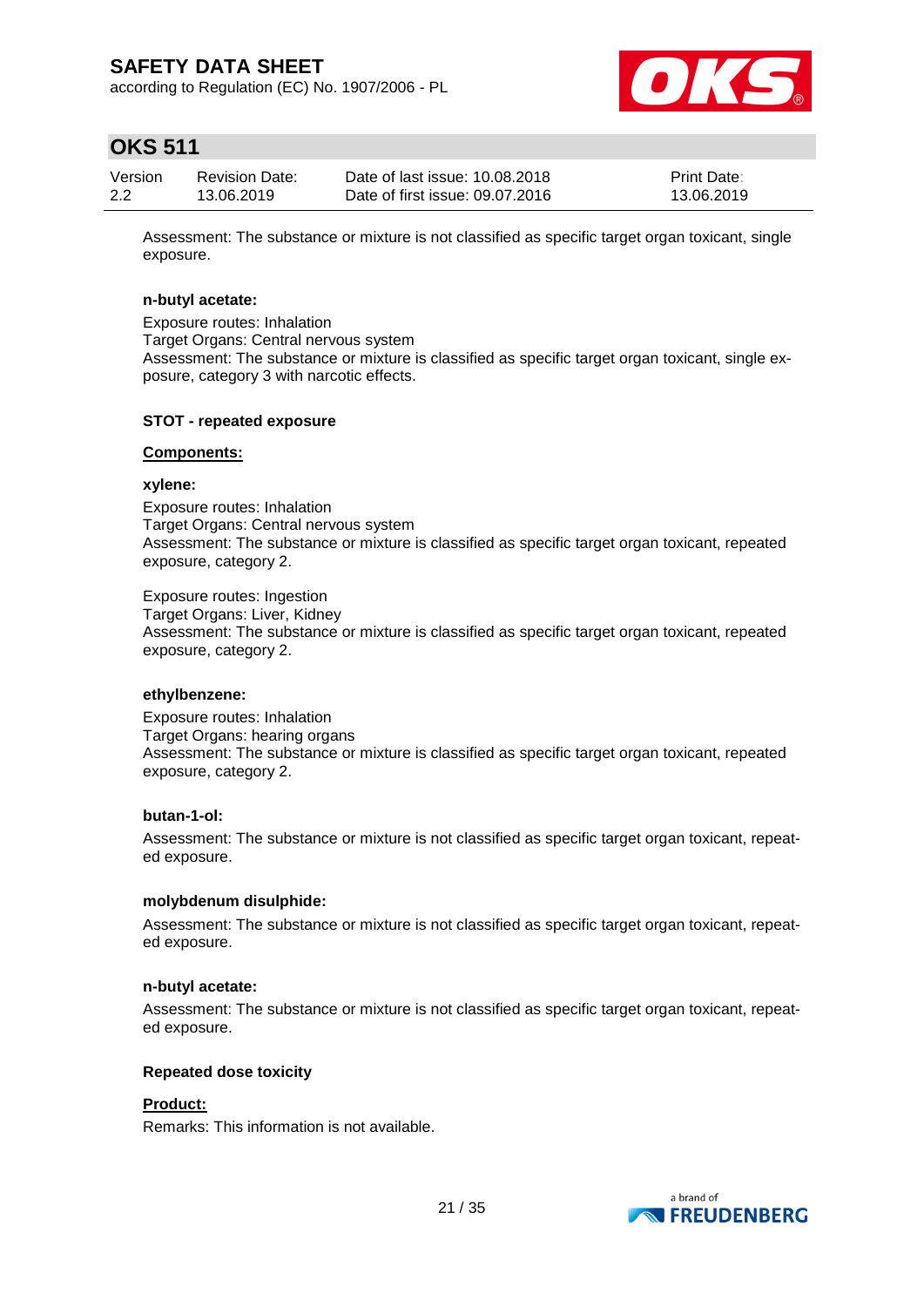according to Regulation (EC) No. 1907/2006 - PL



## **OKS 511**

| Version | Revision Date: | Date of last issue: 10.08.2018  | <b>Print Date:</b> |
|---------|----------------|---------------------------------|--------------------|
| 2.2     | 13.06.2019     | Date of first issue: 09.07.2016 | 13.06.2019         |

### **Components:**

### **n-butyl acetate:**

Species: Rat NOAEL: 125 mg/kg Application Route: Oral

### **Aspiration toxicity**

### **Product:**

May be fatal if swallowed and enters airways.

May be fatal if swallowed and enters airways.

### **Components:**

**Naphtha (petroleum), hydrotreated light; Low boiling point hydrogen treated naphtha:** May be fatal if swallowed and enters airways.

### **Hydrocarbons, C9-C10, n-alkanes, isoalkanes, cyclics, <2% aromatics:**

May be fatal if swallowed and enters airways.

#### **xylene:**

May be fatal if swallowed and enters airways.

#### **ethylbenzene:**

May be fatal if swallowed and enters airways.

**butan-1-ol:** No aspiration toxicity classification

**n-butyl acetate:** No aspiration toxicity classification

#### **Further information**

#### **Product:**

Remarks: Ingestion causes irritation of upper respiratory system and gastrointestinal disturbance.

#### **Components:**

#### **molybdenum disulphide:**

Remarks: Information given is based on data on the components and the toxicology of similar products.

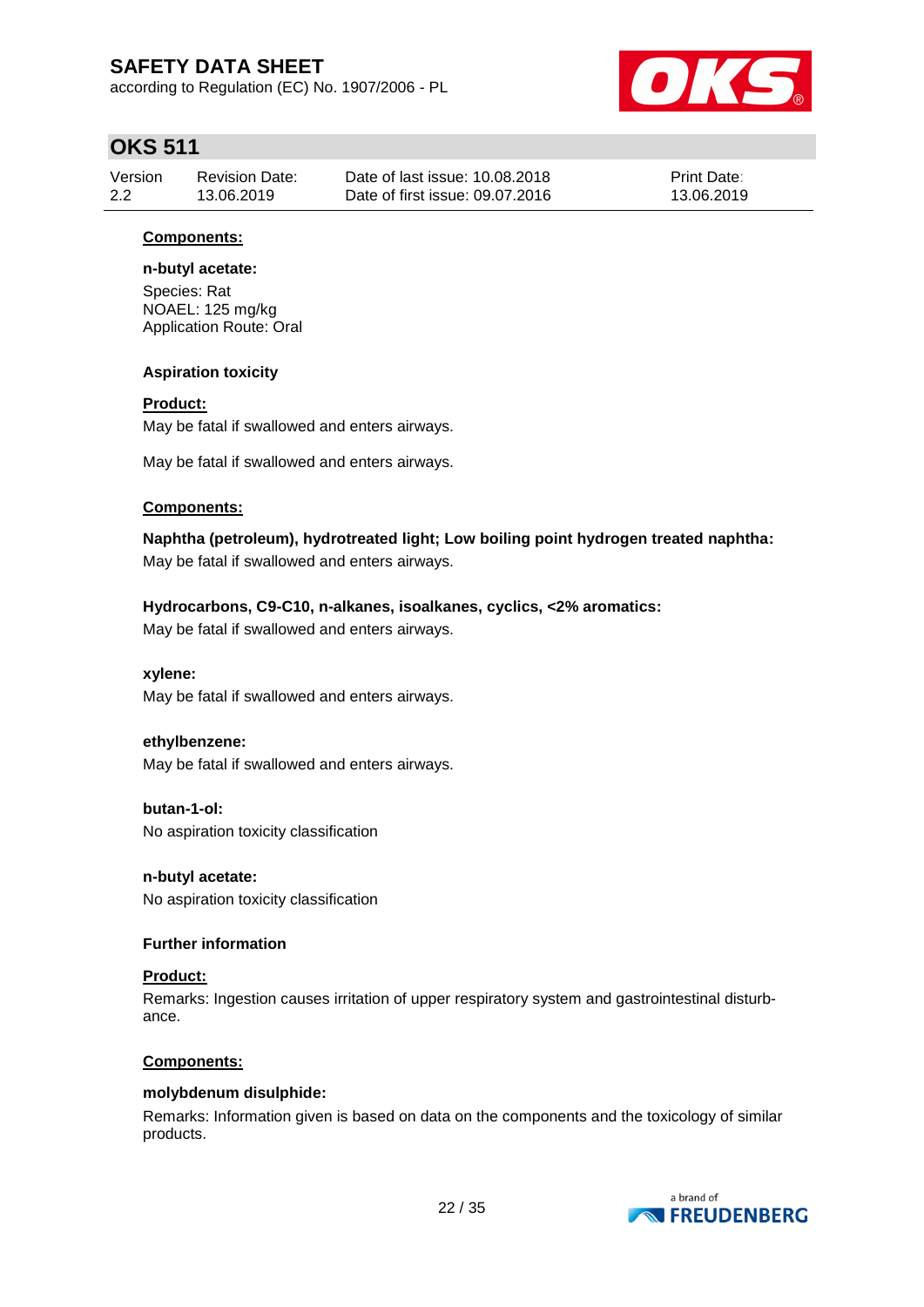according to Regulation (EC) No. 1907/2006 - PL



# **OKS 511**

| Version | <b>Revision Date:</b> | Date of last issue: 10.08.2018  | <b>Print Date:</b> |
|---------|-----------------------|---------------------------------|--------------------|
| 2.2     | 13.06.2019            | Date of first issue: 09.07.2016 | 13.06.2019         |

### **SECTION 12: Ecological information**

#### **12.1 Toxicity**

### **Product:**

| Toxicity to fish                                                                    | ÷ | Remarks: Harmful to aquatic organisms, may cause long-term<br>adverse effects in the aquatic environment. |
|-------------------------------------------------------------------------------------|---|-----------------------------------------------------------------------------------------------------------|
| Toxicity to daphnia and other : Remarks: No data available<br>aquatic invertebrates |   |                                                                                                           |
| Toxicity to algae                                                                   | ÷ | Remarks: No data available                                                                                |
| Toxicity to microorganisms                                                          | ÷ | Remarks: No data available                                                                                |

#### **Components:**

|                                                          | Naphtha (petroleum), hydrotreated light; Low boiling point hydrogen treated naphtha:                                                                       |
|----------------------------------------------------------|------------------------------------------------------------------------------------------------------------------------------------------------------------|
| Toxicity to fish                                         | : LC50 (Oncorhynchus mykiss (rainbow trout)): 10 mg/l<br>Exposure time: 96 h<br>Test Type: semi-static test<br>Method: OECD Test Guideline 203<br>GLP: yes |
| Toxicity to daphnia and other :<br>aquatic invertebrates | EC50 (Daphnia magna (Water flea)): 4,5 mg/l<br>Exposure time: 48 h<br>Test Type: static test<br>Method: OECD Test Guideline 202                            |
| Toxicity to algae                                        | EC50 (Pseudokirchneriella subcapitata (green algae)): 3,1<br>mg/l<br>Exposure time: 72 h<br>Test Type: static test                                         |
| <b>Ecotoxicology Assessment</b>                          |                                                                                                                                                            |

| Short-term (acute) aquatic<br>hazard  | $\therefore$ Toxic to aquatic life.                |
|---------------------------------------|----------------------------------------------------|
| Long-term (chronic) aquatic<br>hazard | : Toxic to aquatic life with long lasting effects. |

### **Hydrocarbons, C9-C10, n-alkanes, isoalkanes, cyclics, <2% aromatics:**

#### **Ecotoxicology Assessment**

| Long-term (chronic) aquatic | : Harmful to aquatic life with long lasting effects. |
|-----------------------------|------------------------------------------------------|
| hazard                      |                                                      |

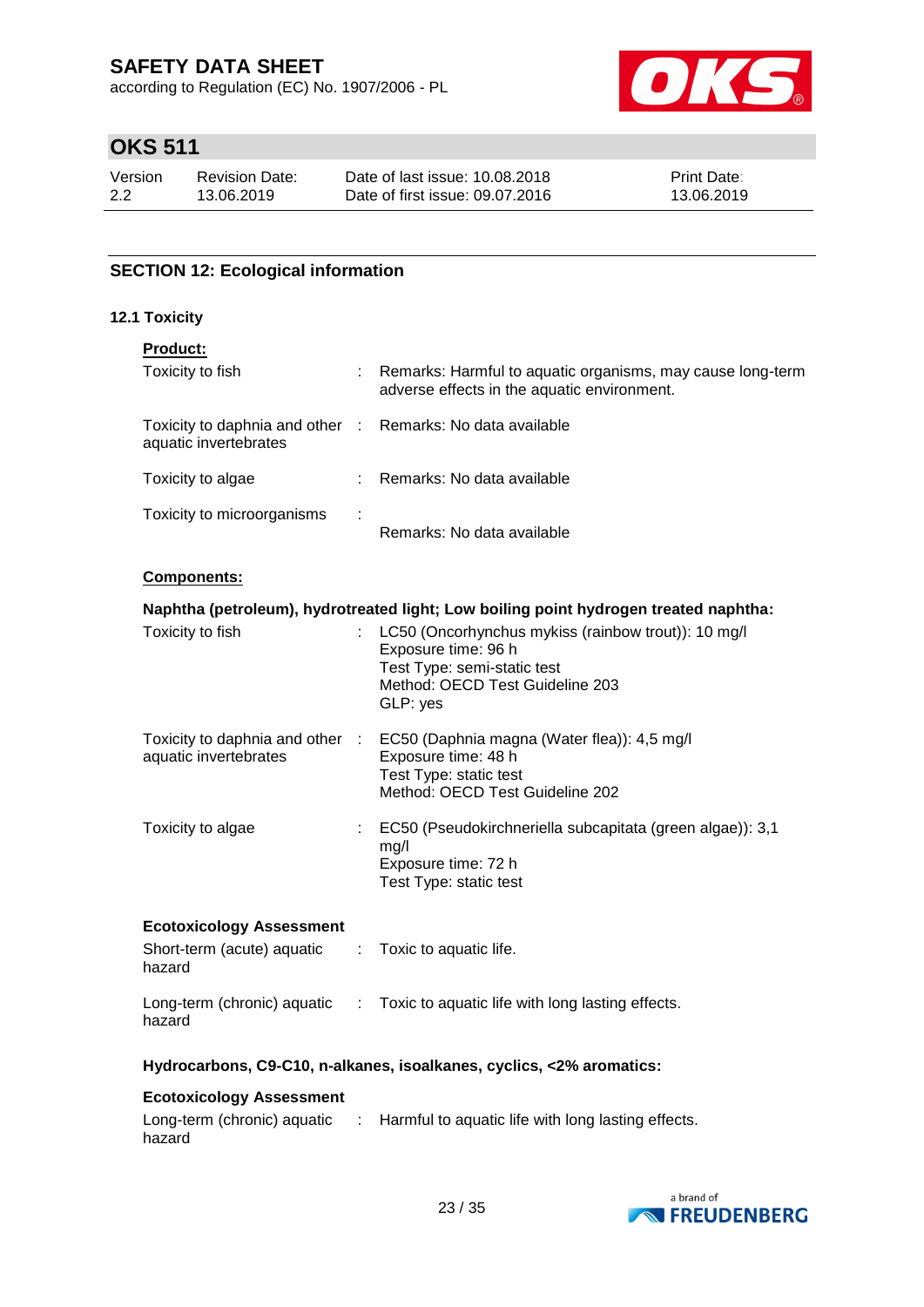according to Regulation (EC) No. 1907/2006 - PL



## **OKS 511**

| Version<br>$2.2\,$ |                  | <b>Revision Date:</b><br>13.06.2019                              |    | Date of last issue: 10.08.2018<br>Date of first issue: 09.07.2016                                                                                                 | Print Date:<br>13.06.2019 |
|--------------------|------------------|------------------------------------------------------------------|----|-------------------------------------------------------------------------------------------------------------------------------------------------------------------|---------------------------|
|                    | xylene:          |                                                                  |    |                                                                                                                                                                   |                           |
|                    | Toxicity to fish |                                                                  |    | : LC50 (Oncorhynchus mykiss (rainbow trout)): 2,6 mg/l<br>Exposure time: 96 h<br>Test Type: static test<br>Method: OECD Test Guideline 203                        |                           |
|                    |                  | aquatic invertebrates                                            |    | Toxicity to daphnia and other : EC50 (Daphnia magna (Water flea)): 3,82 mg/l<br>Exposure time: 48 h<br>Test Type: flow-through test                               |                           |
|                    |                  | Toxicity to algae                                                | ÷. | EC50 (Pseudokirchneriella subcapitata (green algae)): 2,2<br>mg/l<br>Exposure time: 72 h<br>Test Type: static test<br>Method: OECD Test Guideline 201<br>GLP: yes |                           |
|                    |                  | Toxicity to microorganisms                                       |    | $\therefore$ EC50 (activated sludge): > 157 mg/l<br>Exposure time: 3 h<br>Test Type: Respiration inhibition<br>Method: OECD Test Guideline 209<br>GLP:            |                           |
|                    | icity)           | Toxicity to fish (Chronic tox-                                   | ÷. | $NOEC:$ > 1,3 mg/l<br>Exposure time: 56 d<br>Species: Oncorhynchus mykiss (rainbow trout)<br>Test Type: flow-through test                                         |                           |
|                    | ic toxicity)     | Toxicity to daphnia and other :<br>aquatic invertebrates (Chron- |    | EC50: 2,90 mg/l<br>Exposure time: 21 d<br>Species: Daphnia magna (Water flea)<br>Test Type: static test<br>Method: OECD Test Guideline 211<br>GLP: yes            |                           |
|                    |                  | ethylbenzene:                                                    |    |                                                                                                                                                                   |                           |
|                    |                  | Toxicity to fish                                                 |    | LC50 (Oncorhynchus mykiss (rainbow trout)): 4,2 mg/l<br>Exposure time: 96 h<br>Test Type: semi-static test<br>Method: OECD Test Guideline 203                     |                           |
|                    |                  | Toxicity to daphnia and other :<br>aquatic invertebrates         |    | EC50 (Daphnia magna (Water flea)): 2,4 mg/l<br>Exposure time: 48 h<br>Test Type: static test                                                                      |                           |
|                    |                  | Toxicity to algae                                                |    | EC50 (Skeletonema costatum (marine diatom)): 4,6 mg/l<br>Exposure time: 72 h<br>Test Type: static test                                                            |                           |
|                    | icity)           | Toxicity to fish (Chronic tox-                                   | ÷  | NOEC: 3,3 mg/l<br>Exposure time: 96 d                                                                                                                             |                           |

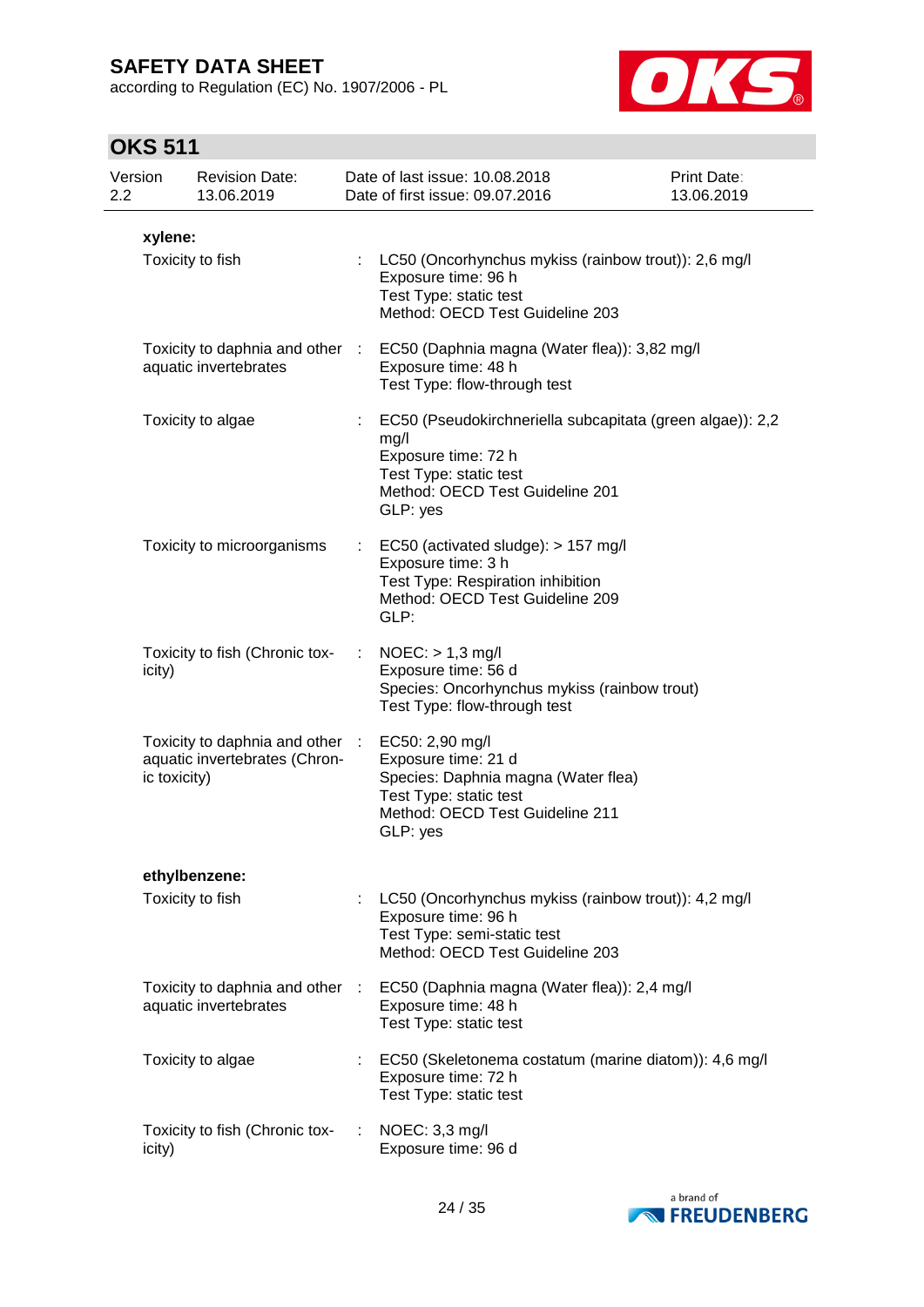according to Regulation (EC) No. 1907/2006 - PL



## **OKS 511**

| Version<br>2.2 |              | <b>Revision Date:</b><br>13.06.2019                            |               | Date of last issue: 10.08.2018<br>Date of first issue: 09.07.2016                                                                                                 | Print Date:<br>13.06.2019 |
|----------------|--------------|----------------------------------------------------------------|---------------|-------------------------------------------------------------------------------------------------------------------------------------------------------------------|---------------------------|
|                | ic toxicity) | Toxicity to daphnia and other<br>aquatic invertebrates (Chron- | ÷             | NOEC: 0,96 mg/l<br>Exposure time: 7 d<br>Species: Ceriodaphnia dubia (water flea)<br>Test Type: semi-static test                                                  |                           |
|                | butan-1-ol:  |                                                                |               |                                                                                                                                                                   |                           |
|                |              | Toxicity to fish                                               |               | LC50 (Pimephales promelas (fathead minnow)): 1.376 mg/l<br>Exposure time: 96 h<br>Test Type: static test<br>Method: OECD Test Guideline 203<br>GLP: yes           |                           |
|                |              | Toxicity to daphnia and other<br>aquatic invertebrates         | $\mathcal{L}$ | EC50 (Daphnia magna (Water flea)): 1.328 mg/l<br>Exposure time: 48 h<br>Test Type: static test<br>Method: OECD Test Guideline 202<br>GLP: yes                     |                           |
|                |              | Toxicity to algae                                              |               | EC50 (Pseudokirchneriella subcapitata (green algae)): 225<br>mg/l<br>Exposure time: 96 h<br>Test Type: static test<br>Method: OECD Test Guideline 201<br>GLP: yes |                           |
|                |              | Toxicity to microorganisms                                     | ÷             | EC10 (Pseudomonas putida): 2.476 mg/l<br>Exposure time: 17 h<br>Test Type: static test<br>Method: DIN 38 412 Part 8<br>GLP:                                       |                           |
|                | ic toxicity) | Toxicity to daphnia and other<br>aquatic invertebrates (Chron- | ÷             | NOEC: 4,1 mg/l<br>Exposure time: 21 d<br>Species: Daphnia magna (Water flea)<br>Test Type: semi-static test<br>Method: OECD Test Guideline 211<br>GLP: yes        |                           |
|                |              | molybdenum disulphide:                                         |               |                                                                                                                                                                   |                           |
|                |              | Toxicity to fish                                               |               | LC50 (Pimephales promelas (fathead minnow)): > 100 mg/l<br>Exposure time: 96 h                                                                                    |                           |
|                |              | Toxicity to daphnia and other<br>aquatic invertebrates         | ÷             | EC50 (Daphnia magna (Water flea)): > 100 mg/l<br>Exposure time: 48 h                                                                                              |                           |
|                |              | Toxicity to algae                                              |               | EC50 (Pseudokirchneriella subcapitata (green algae)): > 100<br>mg/l<br>Exposure time: 72 h                                                                        |                           |
|                |              | n-butyl acetate:                                               |               |                                                                                                                                                                   |                           |
|                |              | Toxicity to fish                                               |               | LC50 (Pimephales promelas (fathead minnow)): 18 mg/l                                                                                                              | a brand of                |

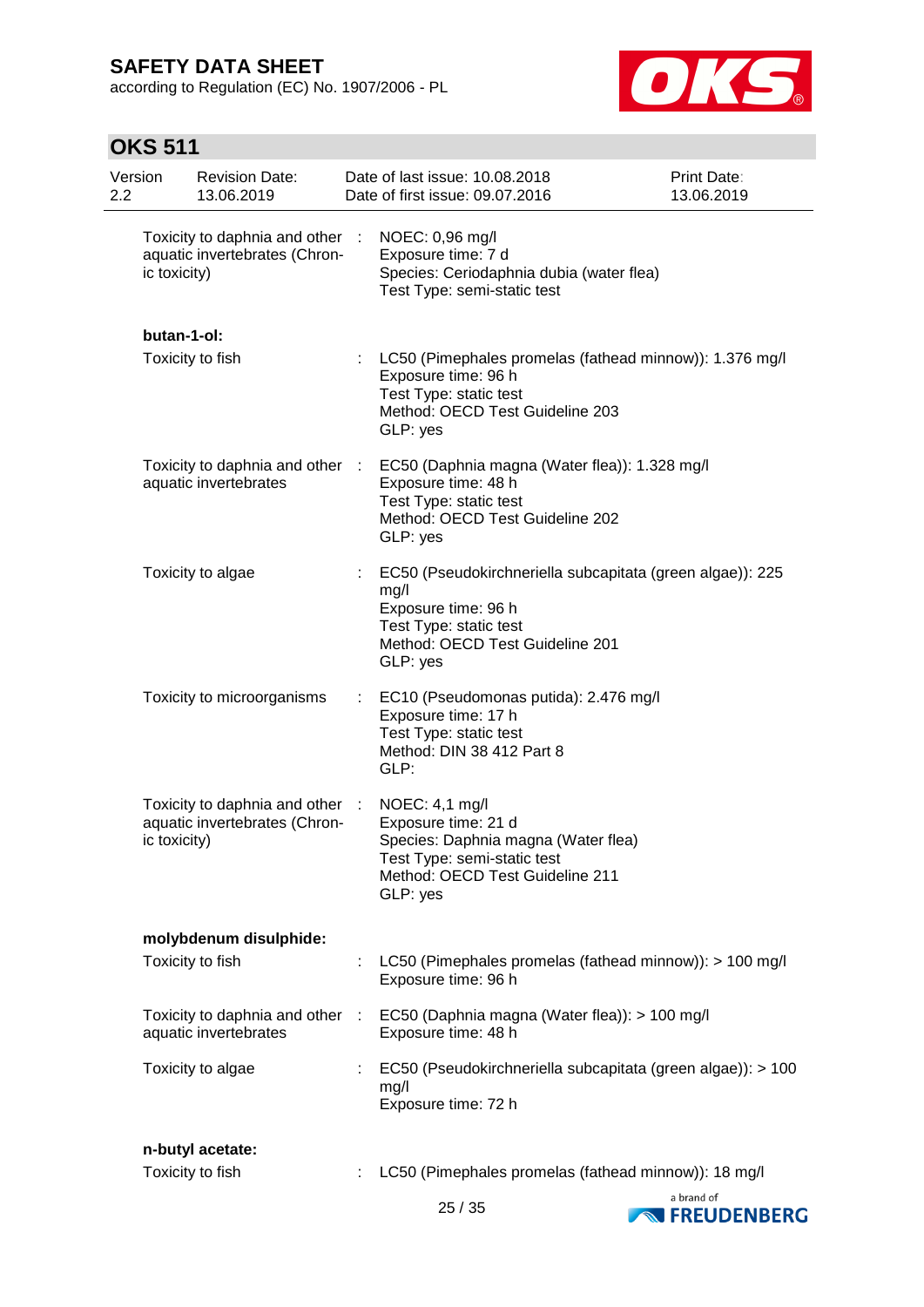according to Regulation (EC) No. 1907/2006 - PL



# **OKS 511**

| Version<br>2.2 |                 | <b>Revision Date:</b><br>13.06.2019                              | Date of last issue: 10.08.2018<br>Date of first issue: 09.07.2016                                                                   | Print Date:<br>13.06.2019 |
|----------------|-----------------|------------------------------------------------------------------|-------------------------------------------------------------------------------------------------------------------------------------|---------------------------|
|                |                 |                                                                  | Exposure time: 96 h<br>Test Type: flow-through test<br>Method: OECD Test Guideline 203                                              |                           |
|                |                 | Toxicity to daphnia and other :<br>aquatic invertebrates         | EC50 (Daphnia (water flea)): 44 mg/l<br>Exposure time: 48 h<br>Test Type: static test                                               |                           |
|                |                 | Toxicity to algae                                                | EC50 (Desmodesmus subspicatus (green algae)): 397 mg/l<br>Exposure time: 72 h<br>Test Type: static test                             |                           |
|                |                 | Toxicity to microorganisms                                       | EC50 (Tetrahymena pyriformis): 356 mg/l<br>Exposure time: 40 h<br>Test Type: Growth inhibition                                      |                           |
|                | ic toxicity)    | Toxicity to daphnia and other :<br>aquatic invertebrates (Chron- | NOEC: 23 mg/l<br>Exposure time: 21 d<br>Species: Daphnia magna (Water flea)<br><b>Test Type: Reproduction Test</b><br>GLP: yes      |                           |
|                |                 | 12.2 Persistence and degradability                               |                                                                                                                                     |                           |
|                | <b>Product:</b> | Biodegradability                                                 | Remarks: No data available                                                                                                          |                           |
|                | ity             |                                                                  | Physico-chemical removabil- : Remarks: No data available                                                                            |                           |
|                |                 | Components:                                                      |                                                                                                                                     |                           |
|                |                 |                                                                  | Naphtha (petroleum), hydrotreated light; Low boiling point hydrogen treated naphtha:                                                |                           |
|                |                 | Biodegradability                                                 | Test Type: aerobic<br>Inoculum: activated sludge<br>Result: rapidly biodegradable<br>Biodegradation: 90,35 %<br>Exposure time: 28 d |                           |

### **Hydrocarbons, C9-C10, n-alkanes, isoalkanes, cyclics, <2% aromatics:** Biodegradability : Result: rapidly biodegradable

| t. | Result: Readily biodegradable. |
|----|--------------------------------|
|    |                                |
|    |                                |
|    | Result: Readily biodegradable. |
|    |                                |

**butan-1-ol:**

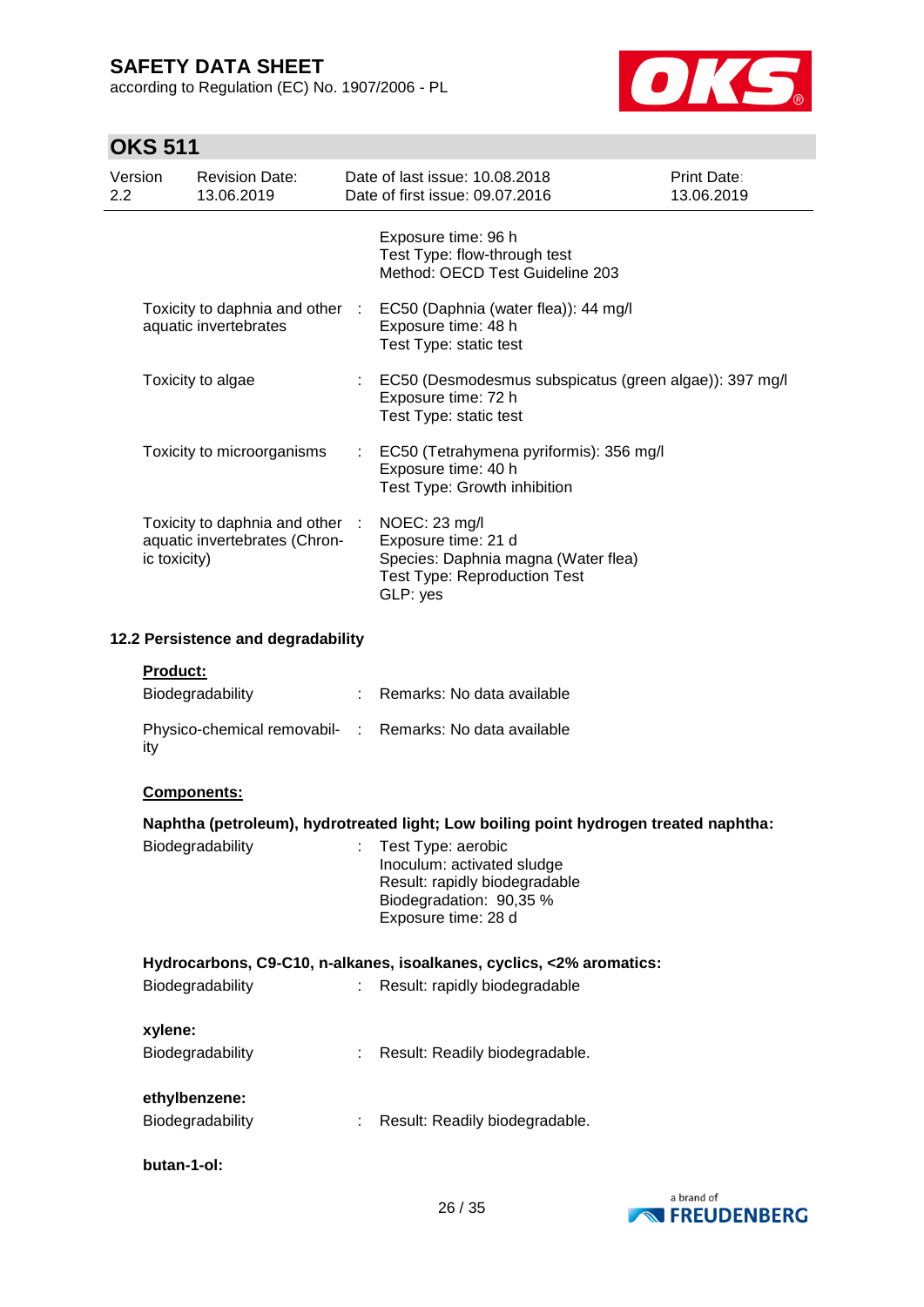according to Regulation (EC) No. 1907/2006 - PL



# **OKS 511**

| Version<br>2.2  | <b>Revision Date:</b><br>13.06.2019        |    | Date of last issue: 10.08.2018<br>Date of first issue: 09.07.2016                                                                                                                                                       | Print Date:<br>13.06.2019 |
|-----------------|--------------------------------------------|----|-------------------------------------------------------------------------------------------------------------------------------------------------------------------------------------------------------------------------|---------------------------|
|                 | Biodegradability                           | ÷. | Test Type: aerobic<br>Inoculum: activated sludge<br>Result: rapidly biodegradable<br>Biodegradation: > 92 %<br>Exposure time: 28 d                                                                                      |                           |
|                 | n-butyl acetate:<br>Biodegradability       |    | Test Type: Primary biodegradation<br>Result: rapidly biodegradable<br>Biodegradation: 83 %<br>Exposure time: 28 d<br>Method: OECD Test Guideline 301D                                                                   |                           |
|                 | 12.3 Bioaccumulative potential             |    |                                                                                                                                                                                                                         |                           |
| <b>Product:</b> | Bioaccumulation                            |    | Remarks: This mixture contains no substance considered to<br>be persistent, bioaccumulating and toxic (PBT).<br>This mixture contains no substance considered to be very<br>persistent and very bioaccumulating (vPvB). |                           |
|                 | Components:                                |    |                                                                                                                                                                                                                         |                           |
|                 |                                            |    | Naphtha (petroleum), hydrotreated light; Low boiling point hydrogen treated naphtha:                                                                                                                                    |                           |
|                 | Partition coefficient: n-<br>octanol/water |    | log Pow: 3,4 - 5,2                                                                                                                                                                                                      |                           |
|                 | isobutane:                                 |    |                                                                                                                                                                                                                         |                           |
|                 | Partition coefficient: n-<br>octanol/water |    | log Pow: 2,88<br>Method: OECD Test Guideline 107                                                                                                                                                                        |                           |
|                 |                                            |    | Hydrocarbons, C9-C10, n-alkanes, isoalkanes, cyclics, <2% aromatics:                                                                                                                                                    |                           |
|                 | Bioaccumulation                            |    | Remarks: No data available                                                                                                                                                                                              |                           |
|                 | Partition coefficient: n-<br>octanol/water |    | Remarks: No data available                                                                                                                                                                                              |                           |
| xylene:         |                                            |    |                                                                                                                                                                                                                         |                           |
|                 | Bioaccumulation                            |    | Bioconcentration factor (BCF): 25,9                                                                                                                                                                                     |                           |
|                 | Partition coefficient: n-<br>octanol/water |    | log Pow: 2,77 - 3,15                                                                                                                                                                                                    |                           |
|                 | ethylbenzene:                              |    |                                                                                                                                                                                                                         |                           |
|                 | Bioaccumulation                            |    | Bioconcentration factor (BCF): 1                                                                                                                                                                                        |                           |
|                 | Partition coefficient: n-<br>octanol/water |    | log Pow: 3,6 (20 °C)                                                                                                                                                                                                    |                           |

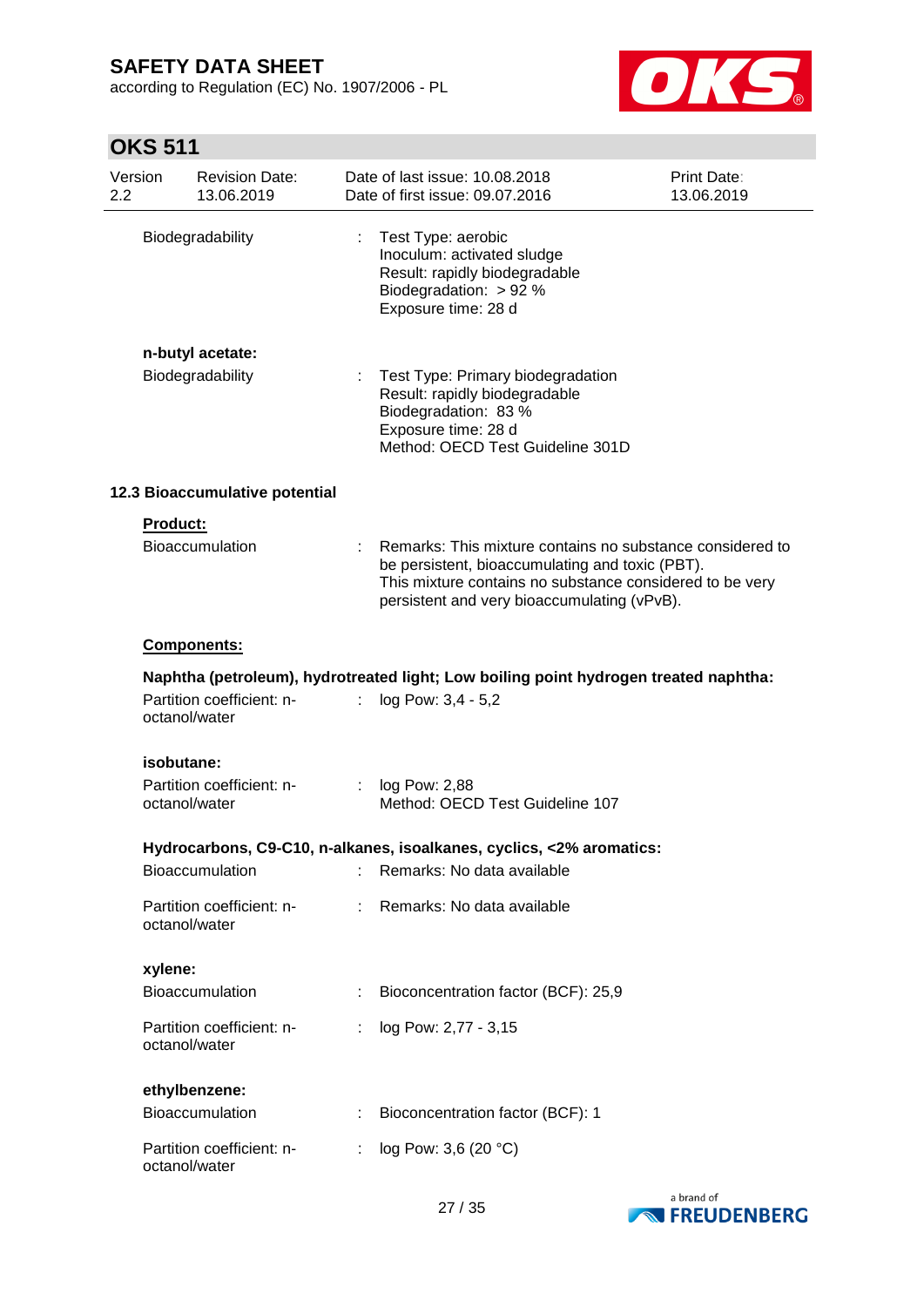according to Regulation (EC) No. 1907/2006 - PL



## **OKS 511**

| Version<br>2.2 |               | <b>Revision Date:</b><br>13.06.2019                |               | Date of last issue: 10.08.2018<br>Date of first issue: 09.07.2016                                                                                                                                          | Print Date:<br>13.06.2019 |
|----------------|---------------|----------------------------------------------------|---------------|------------------------------------------------------------------------------------------------------------------------------------------------------------------------------------------------------------|---------------------------|
|                | butan-1-ol:   |                                                    |               |                                                                                                                                                                                                            |                           |
|                | octanol/water | Partition coefficient: n-                          | ÷             | log Pow: 1 (25 °C)<br>pH: 7<br>Method: OECD Test Guideline 117<br>GLP: yes                                                                                                                                 |                           |
|                | butane:       |                                                    |               |                                                                                                                                                                                                            |                           |
|                | octanol/water | Partition coefficient: n-                          |               | : $log Pow: 2,89$<br>Method: OECD Test Guideline 107                                                                                                                                                       |                           |
|                | propane:      |                                                    |               |                                                                                                                                                                                                            |                           |
|                | octanol/water | Partition coefficient: n-                          | ÷             | log Pow: 2,36                                                                                                                                                                                              |                           |
|                |               | n-butyl acetate:                                   |               |                                                                                                                                                                                                            |                           |
|                | octanol/water | Partition coefficient: n-                          |               | log Pow: 2,3 (25 °C)<br>pH: 7<br>Method: OECD Test Guideline 117<br>GLP: yes                                                                                                                               |                           |
|                |               |                                                    |               |                                                                                                                                                                                                            |                           |
|                |               | 12.4 Mobility in soil                              |               |                                                                                                                                                                                                            |                           |
|                | Product:      |                                                    |               |                                                                                                                                                                                                            |                           |
|                | Mobility      |                                                    | ÷             | Remarks: No data available                                                                                                                                                                                 |                           |
|                |               | Distribution among environ-<br>mental compartments | $\mathcal{L}$ | Remarks: No data available                                                                                                                                                                                 |                           |
|                |               | 12.5 Results of PBT and vPvB assessment            |               |                                                                                                                                                                                                            |                           |
|                | Product:      |                                                    |               |                                                                                                                                                                                                            |                           |
|                | Assessment    |                                                    |               | This substance/mixture contains no components considered<br>to be either persistent, bioaccumulative and toxic (PBT), or<br>very persistent and very bioaccumulative (vPvB) at levels of<br>0.1% or higher |                           |
|                |               | Components:                                        |               |                                                                                                                                                                                                            |                           |
|                | xylene:       |                                                    |               |                                                                                                                                                                                                            |                           |
|                | Assessment    |                                                    | ÷.            | Non-classified PBT substance. Non-classified vPvB sub-<br>stance.                                                                                                                                          |                           |
|                |               | ethylbenzene:                                      |               |                                                                                                                                                                                                            |                           |
|                | Assessment    |                                                    | ÷             | Non-classified PBT substance. Non-classified vPvB sub-<br>stance.                                                                                                                                          |                           |

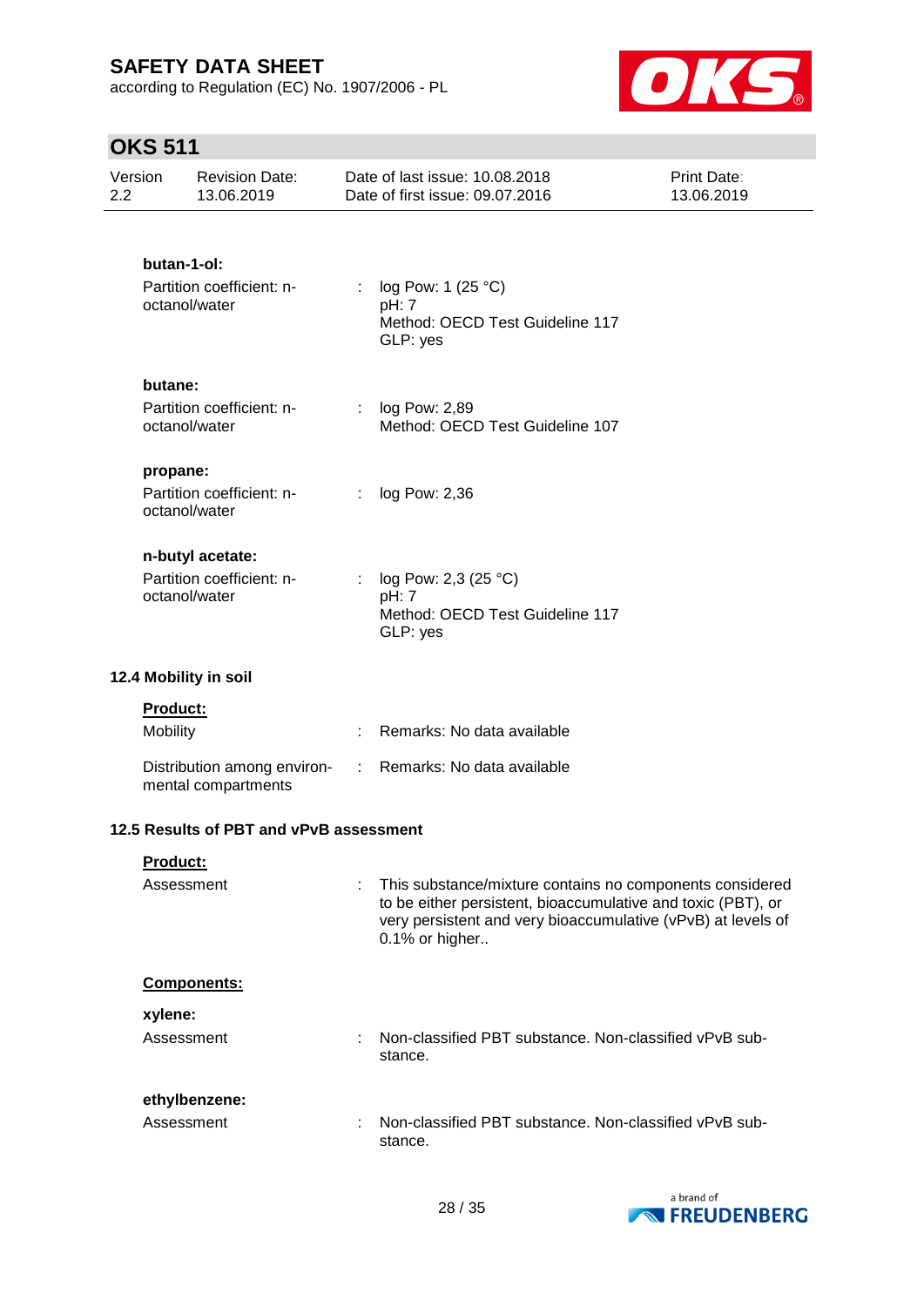according to Regulation (EC) No. 1907/2006 - PL



## **OKS 511**

| Version<br>2.2            | <b>Revision Date:</b><br>13.06.2019 |    | Date of last issue: 10.08.2018<br>Date of first issue: 09.07.2016 | <b>Print Date:</b><br>13.06.2019 |
|---------------------------|-------------------------------------|----|-------------------------------------------------------------------|----------------------------------|
|                           | n-butyl acetate:<br>Assessment      | ÷. | Non-classified PBT substance. Non-classified vPvB sub-<br>stance. |                                  |
|                           | 12.6 Other adverse effects          |    |                                                                   |                                  |
| <b>Product:</b><br>mation | Additional ecological infor-        |    | : Harmful to aquatic life with long lasting effects.              |                                  |

### **SECTION 13: Disposal considerations**

| 13.1 Waste treatment methods |                                                                                                                                                                                                                     |
|------------------------------|---------------------------------------------------------------------------------------------------------------------------------------------------------------------------------------------------------------------|
| Product                      | Do not dispose of with domestic refuse.<br>Dispose of as hazardous waste in compliance with local and<br>national regulations.                                                                                      |
|                              | Waste codes should be assigned by the user based on the<br>application for which the product was used.                                                                                                              |
| Contaminated packaging       | Packaging that is not properly emptied must be disposed of as<br>the unused product.<br>Offer empty spray cans to an established disposal company.<br>Pressurized container: Do not pierce or burn, even after use. |
|                              | The following Waste Codes are only suggestions:                                                                                                                                                                     |

### **SECTION 14: Transport information**

### **14.1 UN number**

| <b>ADR</b>                      | $:$ UN 1950           |
|---------------------------------|-----------------------|
| <b>IMDG</b>                     | $\therefore$ UN 1950  |
| <b>IATA</b>                     | $\therefore$ UN 1950  |
| 14.2 UN proper shipping name    |                       |
| <b>ADR</b>                      | : AEROSOLS            |
| <b>IMDG</b>                     | : AEROSOLS            |
| IATA                            | : Aerosols, flammable |
| 14.3 Transport hazard class(es) |                       |
| <b>ADR</b>                      | $\cdot$ 2             |
| <b>IMDG</b>                     | - 21                  |

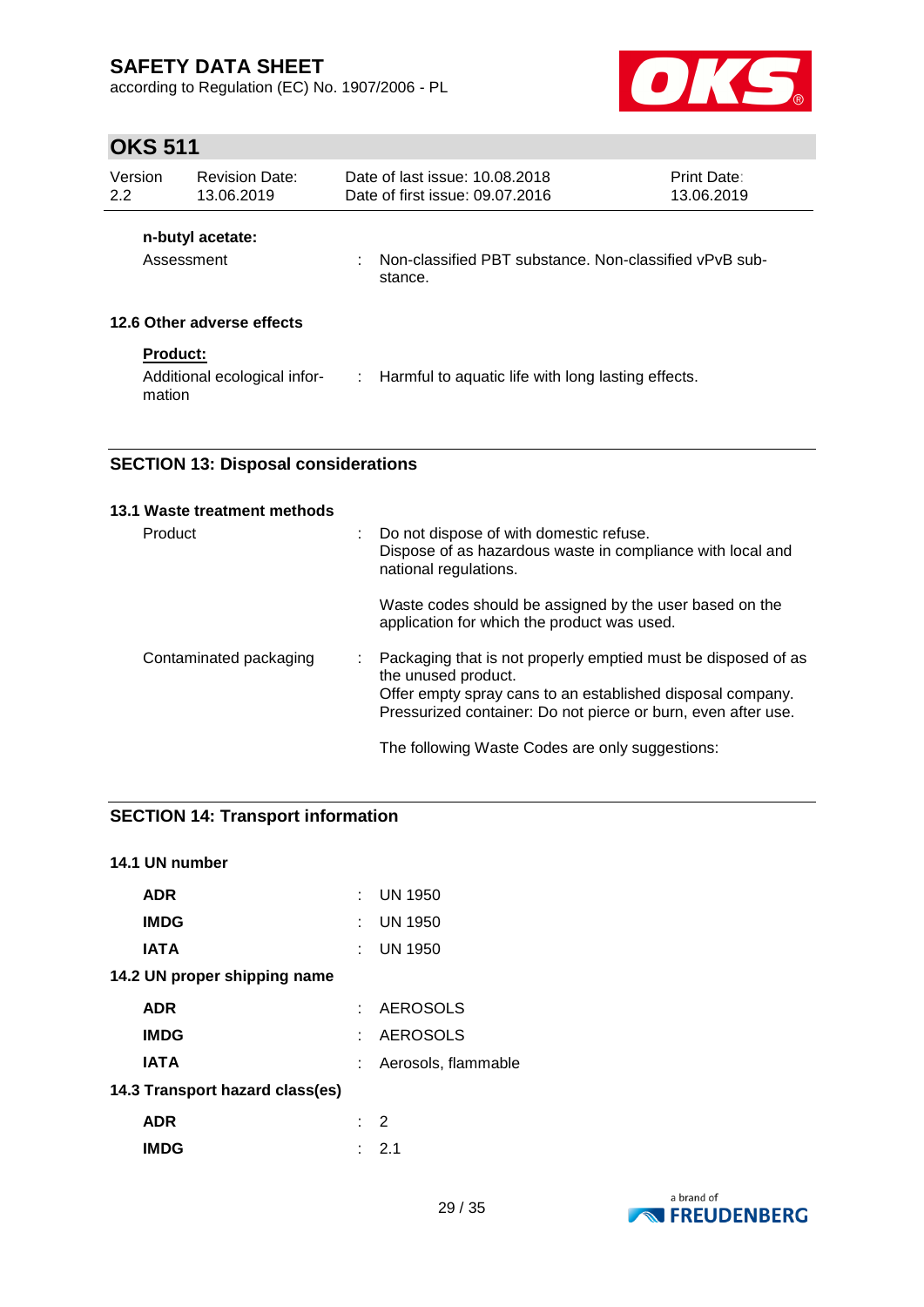according to Regulation (EC) No. 1907/2006 - PL



## **OKS 511**

| Version<br>2.2 |                                   | <b>Revision Date:</b><br>13.06.2019                                                                  |                 | Date of last issue: 10.08.2018<br>Date of first issue: 09.07.2016           | Print Date:<br>13.06.2019 |
|----------------|-----------------------------------|------------------------------------------------------------------------------------------------------|-----------------|-----------------------------------------------------------------------------|---------------------------|
|                |                                   |                                                                                                      |                 |                                                                             |                           |
|                | <b>IATA</b>                       |                                                                                                      | ÷.              | 2.1                                                                         |                           |
|                |                                   | 14.4 Packing group                                                                                   |                 |                                                                             |                           |
|                | <b>ADR</b><br>Labels              | Packing group<br><b>Classification Code</b><br>Tunnel restriction code                               |                 | Not assigned by regulation<br>5F<br>2.1<br>(D)                              |                           |
|                | <b>IMDG</b><br>Labels<br>EmS Code | Packing group                                                                                        |                 | Not assigned by regulation<br>2.1<br>$F-D, S-U$                             |                           |
|                | aircraft)<br>Labels               | <b>IATA (Cargo)</b><br>Packing instruction (cargo<br>Packing instruction (LQ)<br>Packing group       |                 | 203<br>Y203<br>Not assigned by regulation<br>Division 2.1 - Flammable gases |                           |
|                | ger aircraft)<br>Labels           | <b>IATA (Passenger)</b><br>Packing instruction (passen-<br>Packing instruction (LQ)<br>Packing group | ÷.              | 203<br>Y203<br>Not assigned by regulation<br>Division 2.1 - Flammable gases |                           |
|                |                                   | <b>14.5 Environmental hazards</b>                                                                    |                 |                                                                             |                           |
|                | <b>ADR</b>                        | Environmentally hazardous                                                                            |                 | no                                                                          |                           |
|                | <b>IMDG</b>                       | Marine pollutant                                                                                     |                 | no                                                                          |                           |
|                |                                   | <b>IATA (Passenger)</b><br>Environmentally hazardous                                                 | $\therefore$ no |                                                                             |                           |
|                |                                   | <b>IATA (Cargo)</b><br>Environmentally hazardous                                                     |                 | no                                                                          |                           |
|                |                                   | 14.6 Special precautions for user                                                                    |                 |                                                                             |                           |
|                |                                   | No special precautions required.                                                                     |                 |                                                                             |                           |
|                |                                   |                                                                                                      |                 | 14.7 Transport in bulk according to Annex II of Marpol and the IBC Code     |                           |
|                | <b>Remarks</b>                    |                                                                                                      |                 | Not applicable for product as supplied.                                     |                           |

### **SECTION 15: Regulatory information**

### **15.1 Safety, health and environmental regulations/legislation specific for the substance or mixture**

REACH - Candidate List of Substances of Very High : This product does not contain sub-

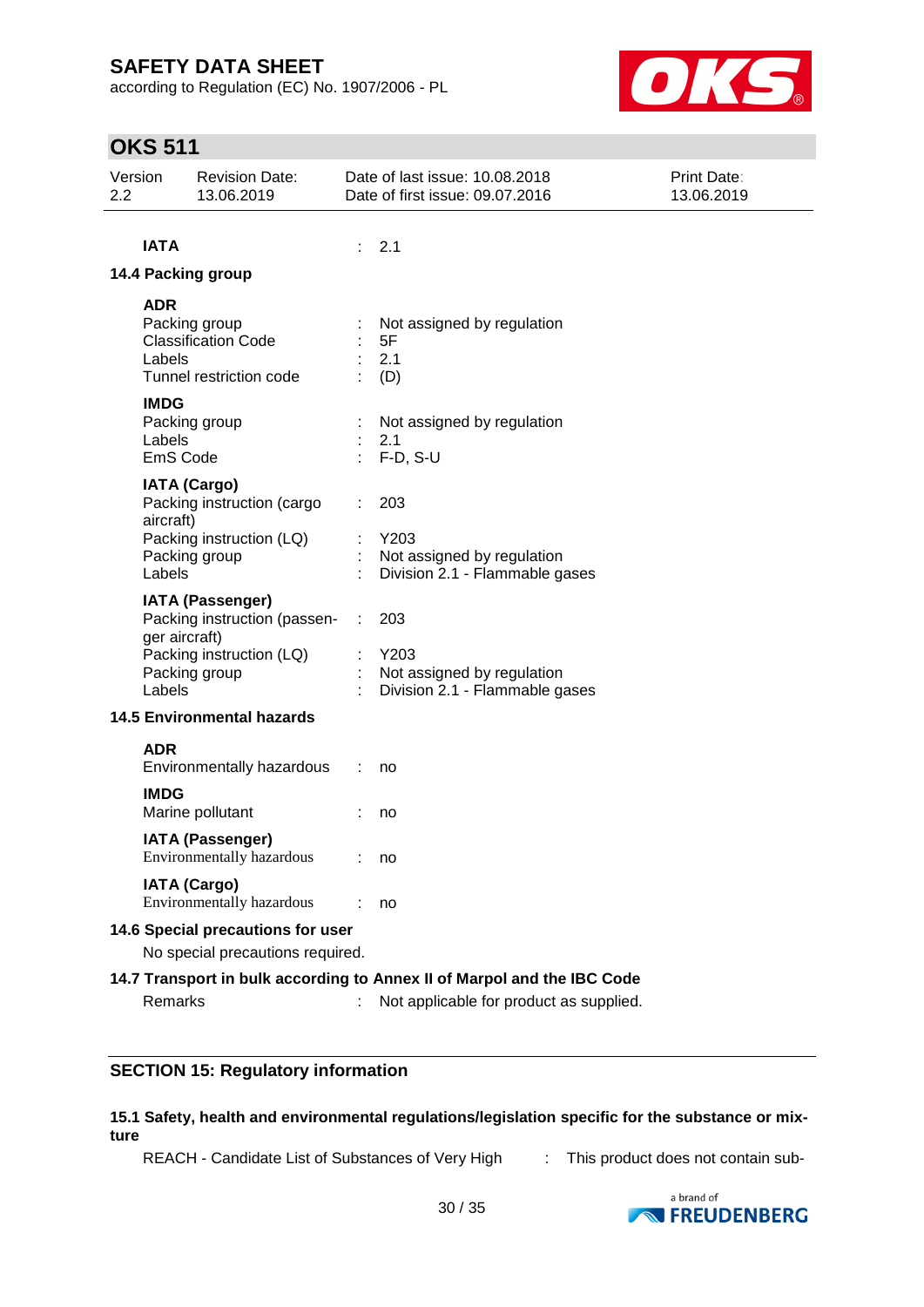according to Regulation (EC) No. 1907/2006 - PL



## **OKS 511**

| Version<br>$2.2^{\circ}$ | <b>Revision Date:</b><br>13.06.2019     | Date of last issue: 10.08.2018<br>Date of first issue: 09.07.2016                                            |   | Print Date:<br>13.06.2019                                                                             |
|--------------------------|-----------------------------------------|--------------------------------------------------------------------------------------------------------------|---|-------------------------------------------------------------------------------------------------------|
|                          | Concern for Authorisation (Article 59). |                                                                                                              |   | stances of very high concern (Regu-<br>lation (EC) No 1907/2006 (REACH),<br>Article 57).              |
|                          | (Annex XIV)                             | REACH - List of substances subject to authorisation                                                          |   | Not applicable                                                                                        |
|                          | plete the ozone layer                   | Regulation (EC) No 1005/2009 on substances that de-                                                          |   | Not applicable                                                                                        |
| lutants                  |                                         | Regulation (EC) No 850/2004 on persistent organic pol-<br>:                                                  |   | Not applicable                                                                                        |
|                          | of dangerous chemicals                  | Regulation (EC) No 649/2012 of the European Parlia-<br>ment and the Council concerning the export and import |   | Not applicable                                                                                        |
|                          | preparations and articles (Annex XVII)  | REACH - Restrictions on the manufacture, placing on<br>the market and use of certain dangerous substances,   | ÷ | Naphtha (petroleum), hydrotreated<br>light; Low boiling point hydrogen<br>treated naphtha<br>(29, 28) |

P2

P5c

Seveso III: Directive 2012/18/EU of the European Parliament and of the Council on the control of major-accident hazards involving dangerous substances. Quantity 1 Quantity 2

| P3a                        | FLAMMABLE AEROSOLS 150 t                                                                                                                                                                                                                                                                                                                                                                                                       |         | 500 t    |
|----------------------------|--------------------------------------------------------------------------------------------------------------------------------------------------------------------------------------------------------------------------------------------------------------------------------------------------------------------------------------------------------------------------------------------------------------------------------|---------|----------|
| 34                         | Petroleum products: (a)<br>gasolines and naphthas,<br>(b) kerosenes (including jet<br>fuels), (c) gas oils (includ-<br>ing diesel fuels, home<br>heating oils and gas oil<br>blending streams), (d)<br>heavy fuel oils (e) alterna-<br>tive fuels serving the same<br>purposes and with similar<br>properties as regards<br>flammability and environ-<br>mental hazards as the<br>products referred to in<br>points (a) to (d) | 2.500 t | 25,000 t |
| Volatile organic compounds | Directive 2010/75/EU of 24 November 2010 on industrial<br>emissions (integrated pollution prevention and control)<br>Volatile organic compounds (VOC) content: 83,69 %<br>Volatile CMR compounds: 14,53 %                                                                                                                                                                                                                      |         |          |

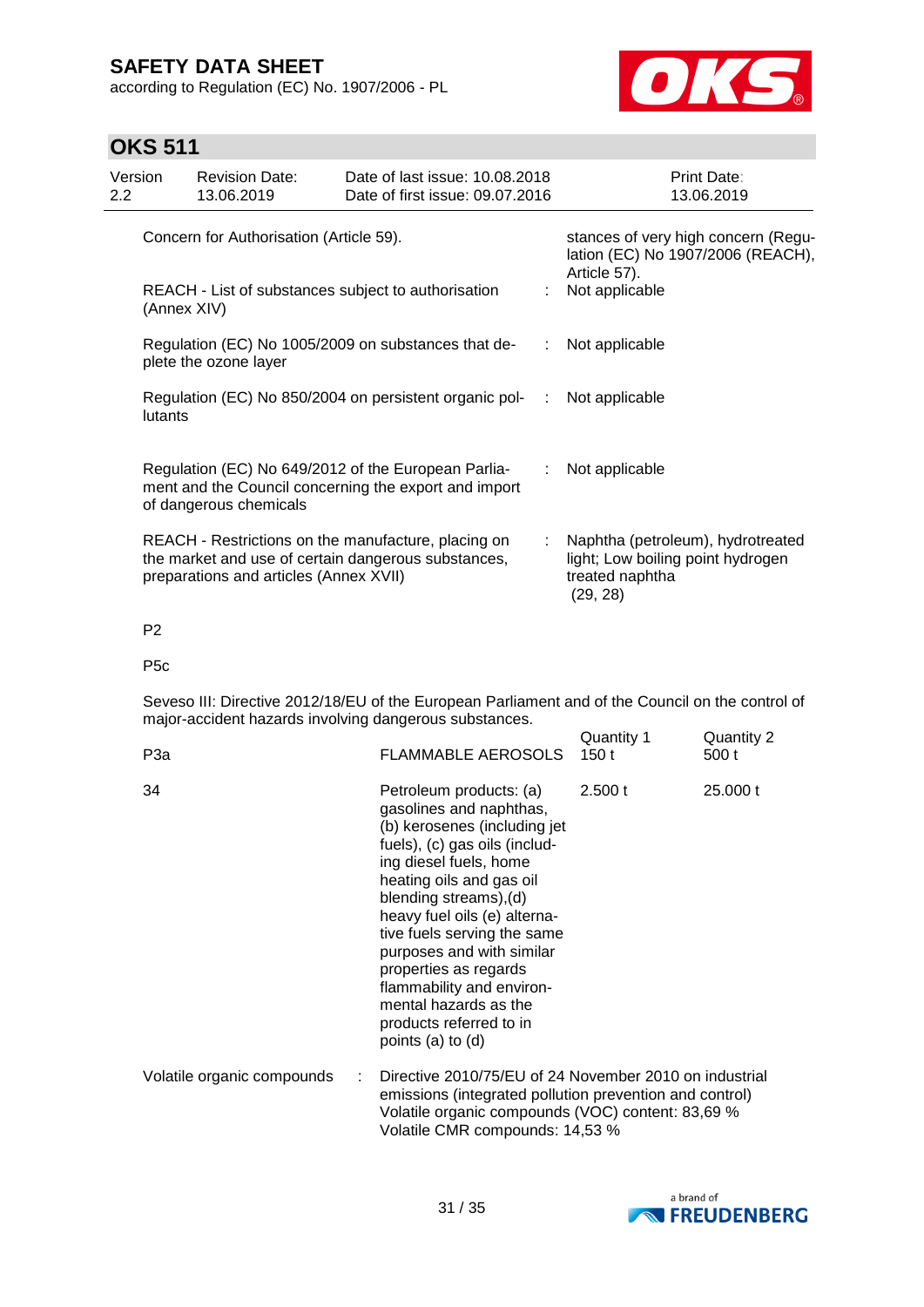according to Regulation (EC) No. 1907/2006 - PL



### **OKS 511**

| Version | <b>Revision Date:</b> | Date of last issue: 10.08.2018  | <b>Print Date:</b> |
|---------|-----------------------|---------------------------------|--------------------|
| 2.2     | 13.06.2019            | Date of first issue: 09.07.2016 | 13.06.2019         |

Other regulations:

Take note of Directive 92/85/EEC regarding maternity protection or stricter national regulations, where applicable.

Take note of Directive 94/33/EC on the protection of young people at work or stricter national regulations, where applicable.

Act of 25 February 2011 on the Chemical Substances and Their Mixtures (consolidated text Dz. U. 2015, item 1203).

Regulation (EC) No 1272/2008 of the European Parliament and of the Council of 16 December 2008 on classification, labelling and packaging of substances and mixtures, amending and repealing Directives 67/548/EEC and 1999/45/EC, and amending Regulation (EC) No 1907/2006 (Official Journal of the European Union L 353 from 31.12.2008) with further adaptation to technical progress (ATP 1-7).

Regulation (EC) No 1907/2006 of the European Parliament and of the Council of 18 December 2006 concerning the Registration, Evaluation, Authorisation and Restriction of Chemicals (REACH), establishing a European Chemicals Agency, amending Directive 1999/45/EC and repealing Council Regulation (EEC) No 793/93 and Commission Regulation (EC) No 1488/94 as well as Council Directive 76/769/EEC and Commission Directives 91/155/EEC, 93/67/EEC, 93/105/EC and 2000/21/EC (Official Journal of the European Union L 396 from 30.12.2006, as amended).

Commission Regulation (EU) 2015/830 of 28 May 2015 amending Regulation (EC) No 1907/2006 of the European Parliament and of the Council on the Registration, Evaluation, Authorisation and Restriction of Chemicals (REACH)

Ordinance of the Minister of Health of 10 August 2012 concerning the criteria and procedure of classification of chemical substances and their mixtures (consolidated text Dz. U. of 2015., pos. 208).

Ordinance of the Minister of Economy, Labour and Social Policy of 21st December 2005 concerning the basic requirements for personal protective equipment (Dz. U. Nr. 259, item 2173). Ordinance of the Minister of Labour and Social Policy of 12 June 2018 concerning the highest allowable concentrations and levels of the agents harmful for health in the workplace (OJ 2018 pos 1286)

Ordinance of the Minister of Health of 2nd February 2011 concerning tests and measurement of agents harmful for health in the workplace (Dz. U. Nr. 33, item 166).

Ordinance of the Minister of Health of 30th December 2004 on the health and safety of workers related to chemical agents at work (Dz. U. from 2005, Nr. 11, item 86, as amended).

Act of 14 December 2012. on Waste (Journal of Laws of 2013. pos. 21, as amended). Act of 13 June 2013. On packaging and packaging waste Journal. U. of 2013. Item. 888, as amended).

Ordinance of the Minister of Environment of 9th December 2014 on Waste Catalog (Dz. U. 2014 item 1923).

Ordinance of the Minister of Environment on the requirements for carrying out the process of thermal treatment of waste and how to deal with waste produced in the process. (Dz. U. of 2016., Pos. 108)

Act of 19 August 2011 on transport of dangerous goods (Dz. U. Nr. 227, item 1367, as amended).

Government Statement of 26 July 2005 on enforcing of changes Annexes A and B of European Agreement concerning international transport of dangerous goods by road (ADR) (Dz. U. Nr. 178, item 1481, as amended).

Ordinance of the Minister of Health of 20th April 2012 concerning labeling of containers of dangerous substances and dangerous mixtures and some mixtures ((consolidated text) Dz. U. z 2015 nr. 0 poz. 450).

Ordinance of the Minister of Health of 11th June 2012 concerning categories of dangerous

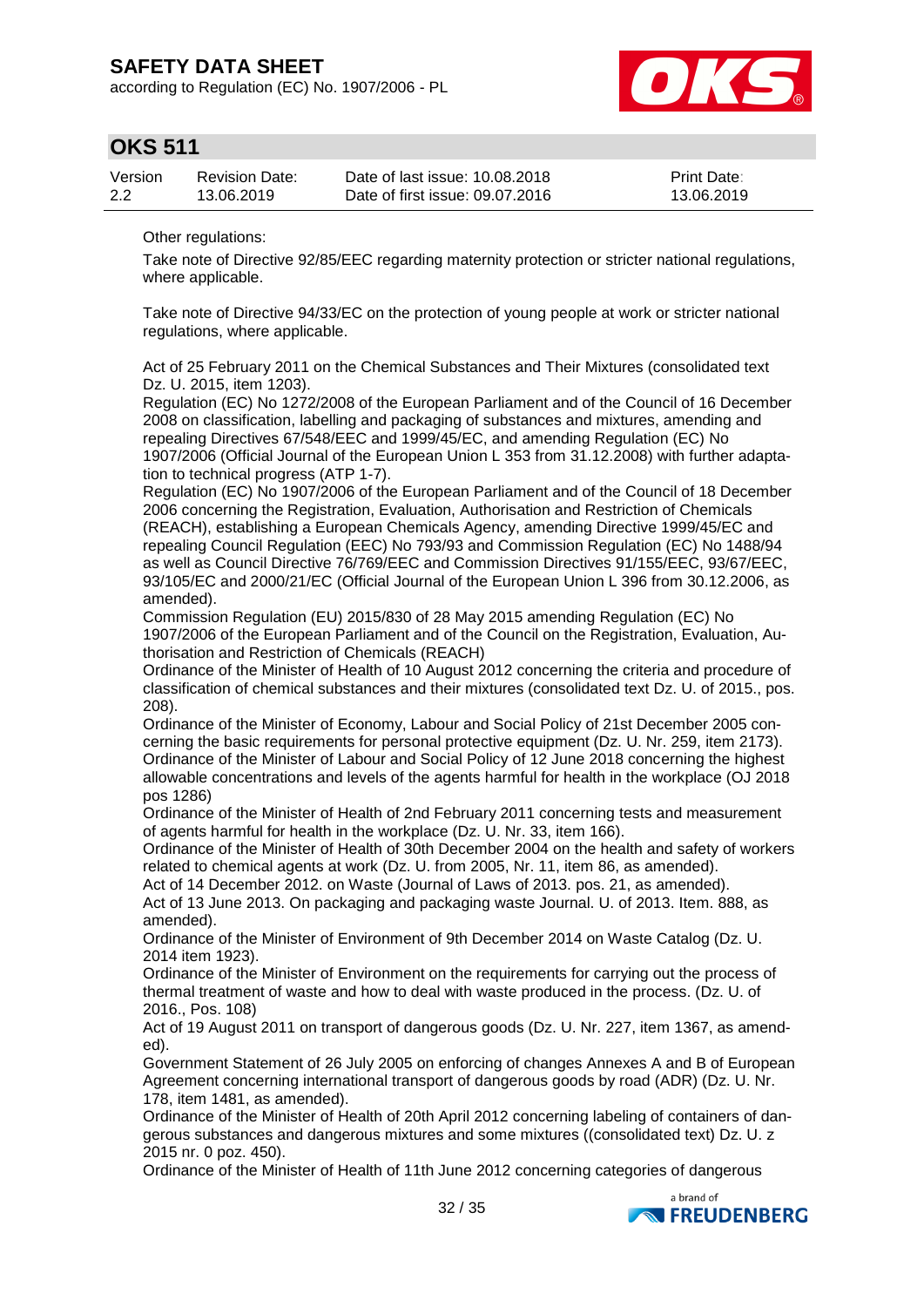according to Regulation (EC) No. 1907/2006 - PL



## **OKS 511**

| Version | <b>Revision Date:</b> | Date of last issue: 10.08.2018  | <b>Print Date:</b> |
|---------|-----------------------|---------------------------------|--------------------|
| 2.2     | 13.06.2019            | Date of first issue: 09.07.2016 | 13.06.2019         |

substances and dangerous mixtures for which containers must be fitted with child-resistant fastenings and a tactile warning of danger (Dz. U. from 2012, item 688 as amended).

### **15.2 Chemical safety assessment**

This information is not available.

### **SECTION 16: Other information**

### **Full text of H-Statements**

| H <sub>220</sub> |    | Extremely flammable gas.                                 |
|------------------|----|----------------------------------------------------------|
| H <sub>225</sub> | ä, | Highly flammable liquid and vapour.                      |
| H <sub>226</sub> | ÷  | Flammable liquid and vapour.                             |
| H <sub>280</sub> |    | Contains gas under pressure; may explode if heated.      |
| H302             |    | Harmful if swallowed.                                    |
| H304             |    | May be fatal if swallowed and enters airways.            |
| H312             |    | Harmful in contact with skin.                            |
| H315             | ٠  | Causes skin irritation.                                  |
| H318             |    | Causes serious eye damage.                               |
| H319             |    | Causes serious eye irritation.                           |
| H332             |    | Harmful if inhaled.                                      |
| H335             |    | May cause respiratory irritation.                        |
| H336             |    | May cause drowsiness or dizziness.                       |
| H373             |    | May cause damage to organs through prolonged or repeated |
|                  |    | exposure if inhaled.                                     |
| H411             | ÷  | Toxic to aquatic life with long lasting effects.         |
| H412             |    | Harmful to aquatic life with long lasting effects.       |

### **Full text of other abbreviations**

| Note C | Some organic substances may be marketed either in a specif-<br>ic isomeric form or as a mixture of several isomers. In this<br>case the supplier must state on the label whether the sub-<br>stance is a specific isomer or a mixture of isomers.                                                                                                                                       |
|--------|-----------------------------------------------------------------------------------------------------------------------------------------------------------------------------------------------------------------------------------------------------------------------------------------------------------------------------------------------------------------------------------------|
| Note P | : The classification as a carcinogen or mutagen need not apply<br>if it can be shown that the substance contains less than 0.1 %<br>w/w benzene (Einecs No 200-753-7). When the substance is<br>not classified as a carcinogen at least the precautionary<br>statements (P102-)P260- P262-P301 + P310-P331 shall ap-<br>ply. This note applies only to certain complex oil-derived sub- |

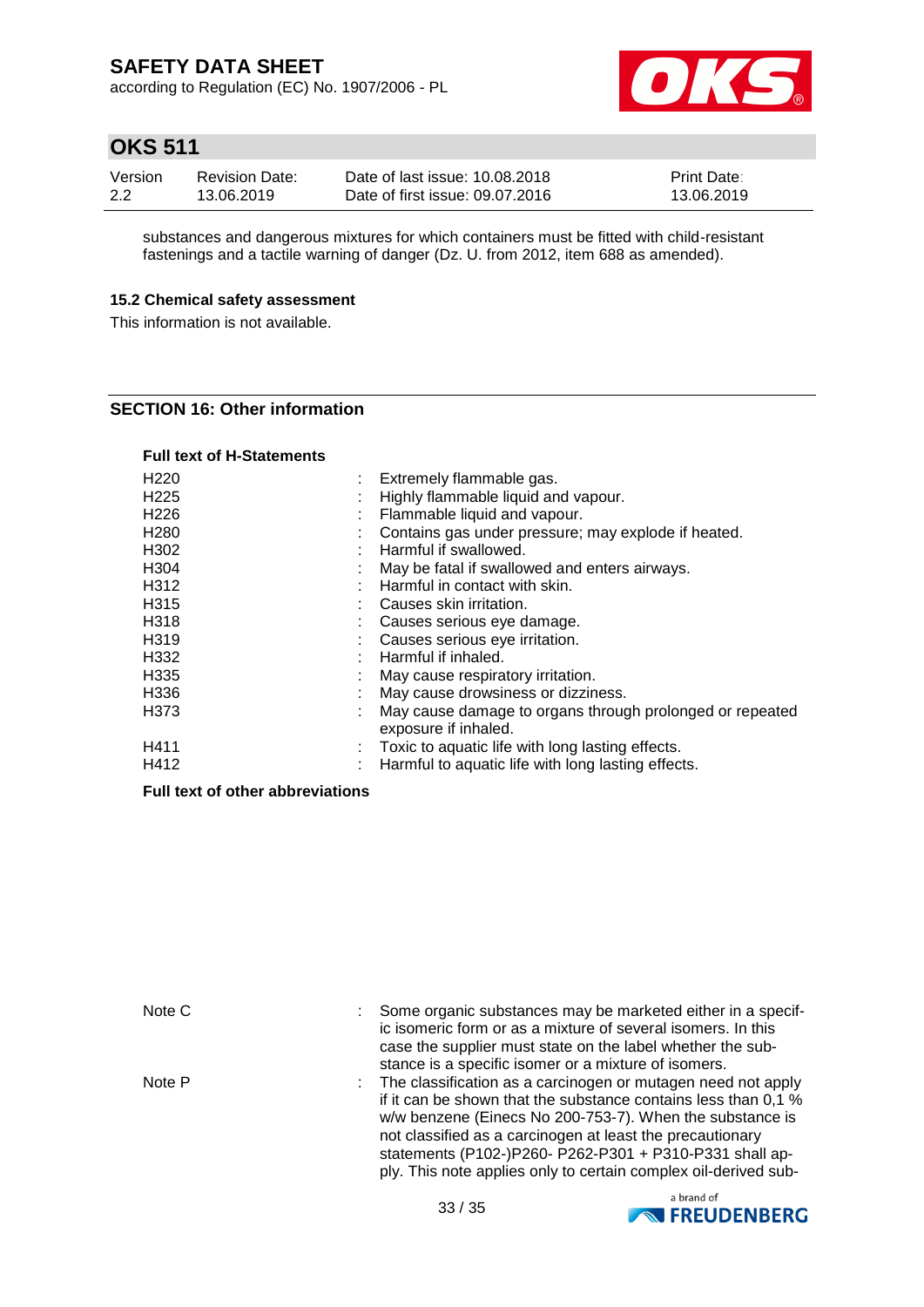according to Regulation (EC) No. 1907/2006 - PL



### **OKS 511**

| Version | <b>Revision Date:</b> | Date of last issue: 10.08.2018  | <b>Print Date:</b> |
|---------|-----------------------|---------------------------------|--------------------|
| 2.2     | 13.06.2019            | Date of first issue: 09.07.2016 | 13.06.2019         |
|         |                       |                                 |                    |

stances in Part 3.

Note U (table 3.1) : When put on the market gases have to be classified as "Gases under pressure", in one of the groups compressed gas, liquefied gas, refrigerated liquefied gas or dissolved gas. The group depends on the physical state in which the gas is packaged and therefore has to be assigned case by case. The following codes are assigned: Press. Gas (Comp.) Press. Gas (Liq.) Press. Gas (Ref. Liq.) Press. Gas (Diss.) Aerosols shall not be classified as gases under pressure (See Annex I, Part 2, Section 2.3.2.1, Note 2).

ADN - European Agreement concerning the International Carriage of Dangerous Goods by Inland Waterways; ADR - European Agreement concerning the International Carriage of Dangerous Goods by Road; AICS - Australian Inventory of Chemical Substances; ASTM - American Society for the Testing of Materials; bw - Body weight; CLP - Classification Labelling Packaging Regulation; Regulation (EC) No 1272/2008; CMR - Carcinogen, Mutagen or Reproductive Toxicant; DIN - Standard of the German Institute for Standardisation; DSL - Domestic Substances List (Canada); ECHA - European Chemicals Agency; EC-Number - European Community number; ECx - Concentration associated with x% response; ELx - Loading rate associated with x% response; EmS - Emergency Schedule; ENCS - Existing and New Chemical Substances (Japan); ErCx - Concentration associated with x% growth rate response; GHS - Globally Harmonized System; GLP - Good Laboratory Practice; IARC - International Agency for Research on Cancer; IATA - International Air Transport Association; IBC - International Code for the Construction and Equipment of Ships carrying Dangerous Chemicals in Bulk; IC50 - Half maximal inhibitory concentration; ICAO - International Civil Aviation Organization; IECSC - Inventory of Existing Chemical Substances in China; IMDG - International Maritime Dangerous Goods; IMO - International Maritime Organization; ISHL - Industrial Safety and Health Law (Japan); ISO - International Organisation for Standardization; KECI - Korea Existing Chemicals Inventory; LC50 - Lethal Concentration to 50 % of a test population; LD50 - Lethal Dose to 50% of a test population (Median Lethal Dose); MARPOL - International Convention for the Prevention of Pollution from Ships; n.o.s. - Not Otherwise Specified; NO(A)EC - No Observed (Adverse) Effect Concentration; NO(A)EL - No Observed (Adverse) Effect Level; NOELR - No Observable Effect Loading Rate; NZIoC - New Zealand Inventory of Chemicals; OECD - Organization for Economic Co-operation and Development; OPPTS - Office of Chemical Safety and Pollution Prevention; PBT - Persistent, Bioaccumulative and Toxic substance; PICCS - Philippines Inventory of Chemicals and Chemical Substances; (Q)SAR - (Quantitative) Structure Activity Relationship; REACH - Regulation (EC) No 1907/2006 of the European Parliament and of the Council concerning the Registration, Evaluation, Authorisation and Restriction of Chemicals; RID - Regulations concerning the International Carriage of Dangerous Goods by Rail; SADT - Self-Accelerating Decomposition Temperature; SDS - Safety Data Sheet; SVHC - Substance of Very High Concern; TCSI - Taiwan Chemical Substance Inventory; TRGS - Technical Rule for Hazardous Substances; TSCA - Toxic Substances Control Act (United States); UN - United Nations; vPvB - Very Persistent and Very Bioaccumulative

### **Further information**

#### **Classification of the mixture: Classification procedure:**

| Aerosol 1     | H <sub>222</sub> , H <sub>229</sub> | Based on product data or assessment |
|---------------|-------------------------------------|-------------------------------------|
| Skin Irrit, 2 | H <sub>315</sub>                    | Calculation method                  |
| Eye Dam. 1    | H318                                | Based on product data or assessment |
| STOT SE 3     | H336                                | Calculation method                  |
| Asp. Tox. 1   | H304                                | Based on product data or assessment |

| Based on product data or assessment |
|-------------------------------------|
| Calculation method                  |
| Based on product data or assessment |
| Calculation method                  |
| Based on product data or assessment |